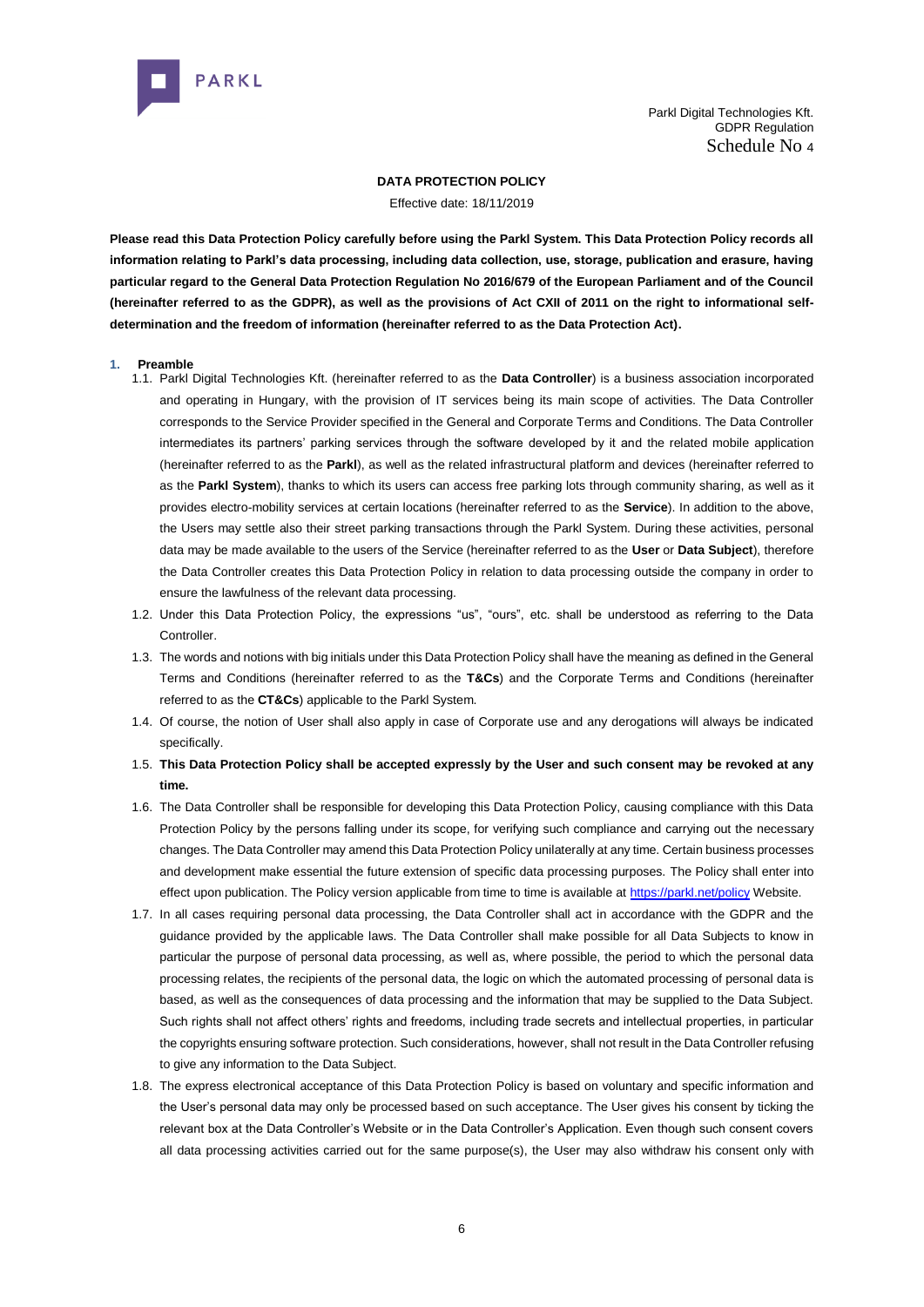

respect to specific data processing purposes which shall be respected by the Data Controller in accordance with this Policy and the applicable laws.

- 1.9. The Data Controller is committed to protect the User's personal data and deems highly important that the User's right to informational self-determination be respected; accordingly, the Data Controller processes the Users' personal data confidentially and takes all the safety, technical and organisational measures that guarantee data security.
- 1.10.The Data Controller shall process the personal data lawfully and fairly, as well as in a manner that is transparent to the Data Subject, collect the data only for specific, clear and lawful purposes in a proper and relevant manner and only to the extent necessary.
- 1.11.In processing the personal data, the Data Controller shall seek to ensure the accuracy and actuality of the data and takes all reasonable measures in order to cause erasure or rectification of the personal data that is inaccurate for the purposes of data processing, without delay.

## **2. Service Provider's Data**

| Data Controller's name                                | Parkl Digital Technologies Kft.                          |
|-------------------------------------------------------|----------------------------------------------------------|
| Data Controller's registered seat                     | H-1051 Budapest, Arany János utca 15. 1. em. 6. ajtó     |
| Data Controller's contact details, email address used | info@parkl.net                                           |
| regularly for keeping contact with Users              |                                                          |
| Company registration number                           | 01 09 712422                                             |
| Tax number                                            | 12967726241                                              |
| Name of the registering authority                     | Budapest-Capital Regional Court as Court of Registration |
| Telephone number                                      | +36309719900                                             |
| Website                                               | www.parkl.net                                            |
| Language of the agreement                             | Hungarian                                                |

#### **3. Applicable laws**

The Data Controller declares that it will always process the personal data of data subjects not (yet) being in a contractual relationship with it and of Users entered into a contract with it, in accordance with the applicable laws, including in particular the following:

- EU legislation: General Data Protection Regulation No (EU) 2016/679 of the European Union (the GDPR)
- Hungary's Fundamental Law, Article VI
- Act CII of 2011 on the right to informational self-determination and the freedom of information (the Data Protection Act)
- Act V of 2013 on the Civil Code (the Civil Code)
- Act CVIII of 2001 on certain aspects of the electronic commercial services and services related to the information society (the E-commerce Act)
- Act CLV of 1997 on consumer protection (the Consumer Protection Act)
- Act C of 2003 on electronic communications (the Electronic Communications Act)

#### **4. Legal Basis for Data Processing**

- 4.1. The processing of personal data is based on the User's voluntary consent given based on the information hereunder (Article 6(1)(a) of the GDPR).
- 4.2. Data Controller shall be entitled to process the Users' data under an agreement with such Users, in accordance with the purpose of such agreement and for the purpose of contractual performance (Article 6(1(b) of the GDPR).
- 4.3. The processing of personal data may be necessary for complying with a legal obligation to which the Data Controller is subject or for meeting e.g. accounting and bookkeeping obligations (Article 6(1)(c) of the GDPR).
- 4.4. The processing of personal data may be necessary in order to enforce the Data Controller's or a third party1s lawful interests (Article 6(1)(f) of the GDPR).
- 4.5. The data processing authorisation provided under Section 13/A of the E-commerce Act according to which no consent from the User is required for processing the User's natural personal identification data (name, name at birth, mother's name at birth, place and date of birth) and address for the purposes of creating an agreement for the supply of services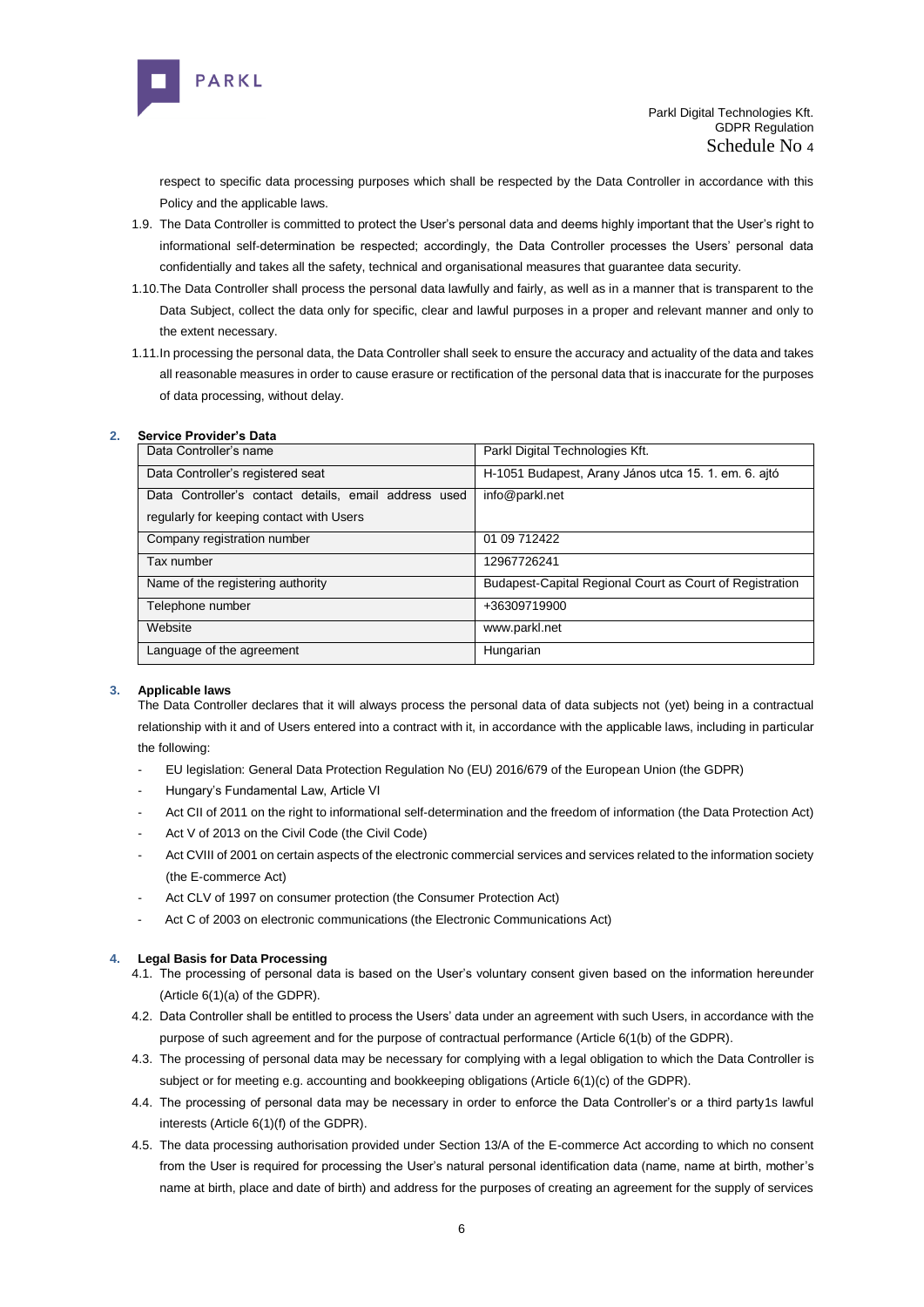

related to the information society, determining, amending or monitoring the performance of such agreement, invoicing the fees accruing under such agreement, as well as enforcing claims under such agreement, and no consent from the User is required for treating the User's natural personal identification data, address, as well as data relating to the time, duration and place of service use for the purposes of invoicing the fees accruing under an agreement for the supply of services related to the information society (hereinafter referred to as the **E-commerce Act**.)

4.6. The use of personal data for advertising purposes shall be subject to the User's specific and express consent.

# **5. Data Processed by Us**

- 5.1. In order to use the Service, the User discloses personal data to the Data Controller through the latter's Application or Website. If the Data Controller requests personal data from the User, the User shall be entitled not to provide such personal data, but in such case the Data Controller may lawfully refuse to supply the Service, therefore the User may not be able to use the Service intermediated or supplied by the Data Controller.
- 5.2. In the framework of data processing, in relation to the data, the Data Controller may carry out in particular the following activities: collection, recording, registration, classification, storage, use in accordance with the purpose of data processing, retrieval, blocking, erasure and destruction, as well as hindering the further use of such data.
- 5.3. The User may exercise the right to restrict data processing activities in relation to the specified personal data, rectify or erase the data, as well as the right to object at any time and free of charge. Accordingly, the Data Controller ensures the electronical submission of requests to info@parkl.net email address through the Application. In such case, the Data Controller shall reply to the Data Subject without delay, but in any case within 25 days and if the Data Controller does not grant such request, it shall provide the grounds for refusal. The request may be submitted by filling in the forms attached to this Policy or otherwise at the User's choice.

## 5.4. Data which shall be supplied mandatorily by the Users

5.4.1. The Data Controller shall be entitled to process the following User-related personal data that have been supplied by the User and the supply of which is necessary for registration in the Parkl Application and for contracting:

| Data Subject       | Legal basis | Data category         | Purpose of data processing                         |
|--------------------|-------------|-----------------------|----------------------------------------------------|
| User registered in | 4.1.        | Name                  | Conclusion,, amendment, performance of the         |
| Parkl              | 4.5         |                       | agreement                                          |
|                    |             |                       | Maintenance and development of the application,    |
|                    |             |                       | Operation and development, user identification and |
|                    |             |                       | ensuring communication,                            |
|                    |             |                       | Creating and maintaining a reliable and safe       |
|                    |             |                       | environment, enforcement of claims and rights,     |
|                    |             |                       | preventing and remedying fraud,                    |
|                    |             |                       | Advertising, marketing activity,                   |
|                    |             |                       | Information used by the payment system, invoicing  |
|                    |             |                       | and settlement of the Service fee                  |
|                    |             |                       |                                                    |
|                    |             | Password              | Operation and development, user identification and |
|                    |             |                       | ensuring communication                             |
|                    |             | Email<br>address      | Operation and development, user identification and |
|                    |             | connected to the      | ensuring communication                             |
|                    |             | Facebook              |                                                    |
|                    |             | account (in case      |                                                    |
|                    |             | Facebook<br>οf        |                                                    |
|                    |             | registration if it is |                                                    |
|                    |             | different from the    |                                                    |
|                    |             |                       |                                                    |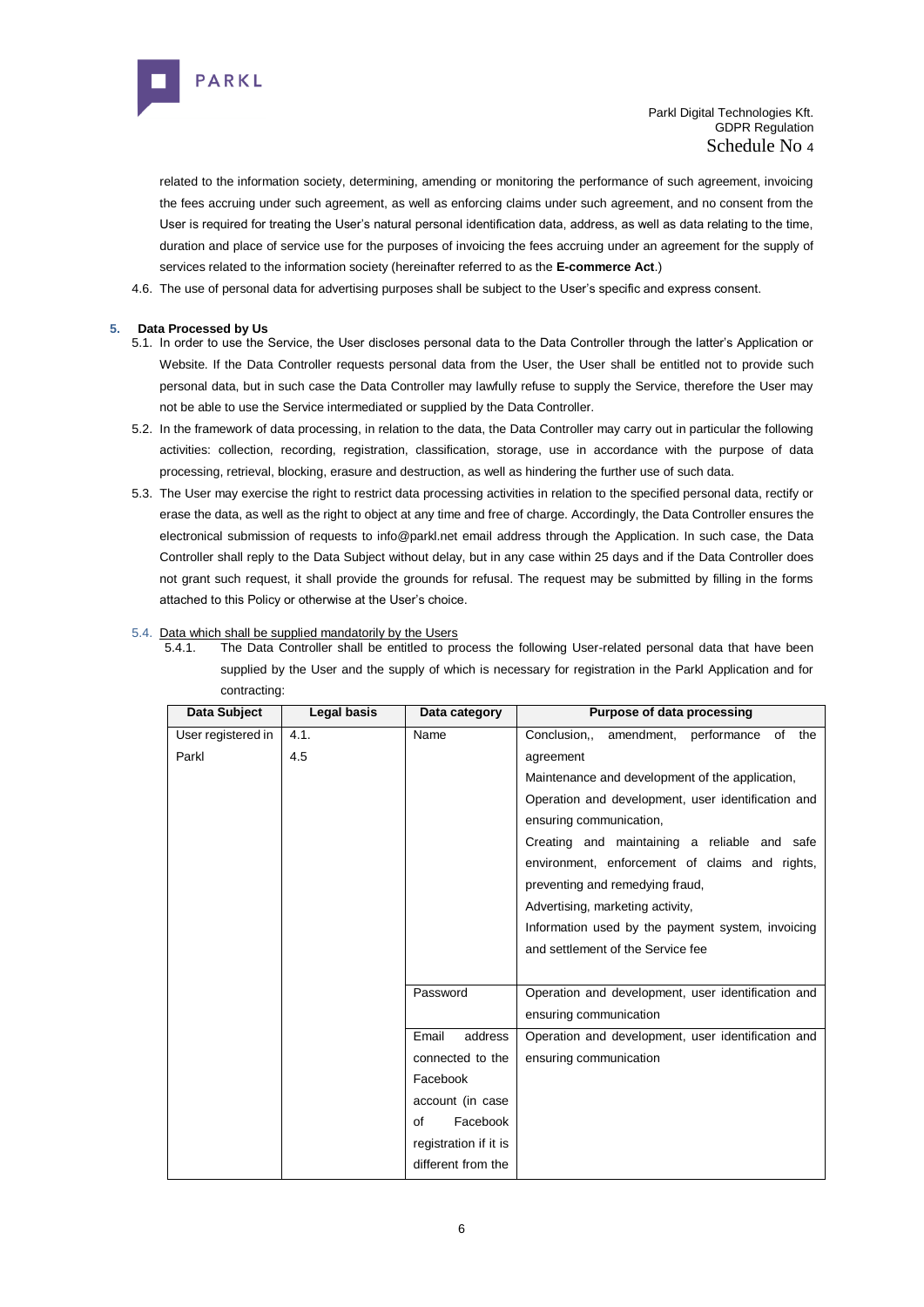

| Data Subject | Legal basis | Data category         | <b>Purpose of data processing</b>                     |
|--------------|-------------|-----------------------|-------------------------------------------------------|
|              |             | email<br>address      |                                                       |
|              |             | connected to the      |                                                       |
|              |             | Parkl account)        |                                                       |
|              |             | Name<br>and           | Operation and development, user identification and    |
|              |             | address               | ensuring communication                                |
|              |             | connected to the      |                                                       |
|              |             | Facebook              |                                                       |
|              |             | account (in case      |                                                       |
|              |             | of<br>Facebook        |                                                       |
|              |             | registration if it is |                                                       |
|              |             | different from the    |                                                       |
|              |             | email<br>address      |                                                       |
|              |             | connected to the      |                                                       |
|              |             | Parkl account)        |                                                       |
|              |             | Company name,         | Conclusion,<br>amendment,<br>performance<br>of<br>the |
|              |             | number,<br>tax        | agreement,                                            |
|              |             | company               | Maintenance and development of the application,       |
|              |             | registration          | Operation and development, user identification and    |
|              |             | number in case        | ensuring communication                                |
|              |             | of legal persons      | Creating and maintaining a reliable and safe          |
|              |             |                       | environment, enforcement of claims and rights,        |
|              |             |                       | preventing and remedying fraud,                       |
|              |             |                       | Advertising, marketing activity,                      |
|              |             |                       | Information used by the payment system, invoicing     |
|              |             |                       | and settlement of the Service fee                     |
|              |             | Email address         | performance<br>Conclusion,<br>of<br>the<br>amendment, |
|              |             |                       | agreement,                                            |
|              |             |                       | Maintenance and development of the application,       |
|              |             |                       | Operation and development, user identification and    |
|              |             |                       | ensuring communication,                               |
|              |             |                       | Creating and maintaining a reliable and safe          |
|              |             |                       | environment, enforcement of claims and rights,        |
|              |             |                       | preventing and remedying fraud,                       |
|              |             |                       | Advertising, marketing activity,                      |
|              |             |                       | Information used by the payment system, invoicing     |
|              |             |                       | and settlement of the Service fee                     |
|              |             | Phone number          | Operation and development, user identification and    |
|              |             |                       | ensuring communication                                |
|              |             | License<br>plate      | Conclusion,<br>performance<br>of<br>the<br>amendment, |
|              |             | number                | agreement,                                            |
|              |             |                       | Maintenance and development of the application,       |
|              |             |                       | Operation and development, user identification and    |
|              |             |                       | ensuring communication,                               |
|              |             |                       | Creating and maintaining a reliable and safe          |
|              |             |                       | environment, enforcement of claims and rights,        |
|              |             |                       | preventing and remedying fraud,                       |
|              |             |                       |                                                       |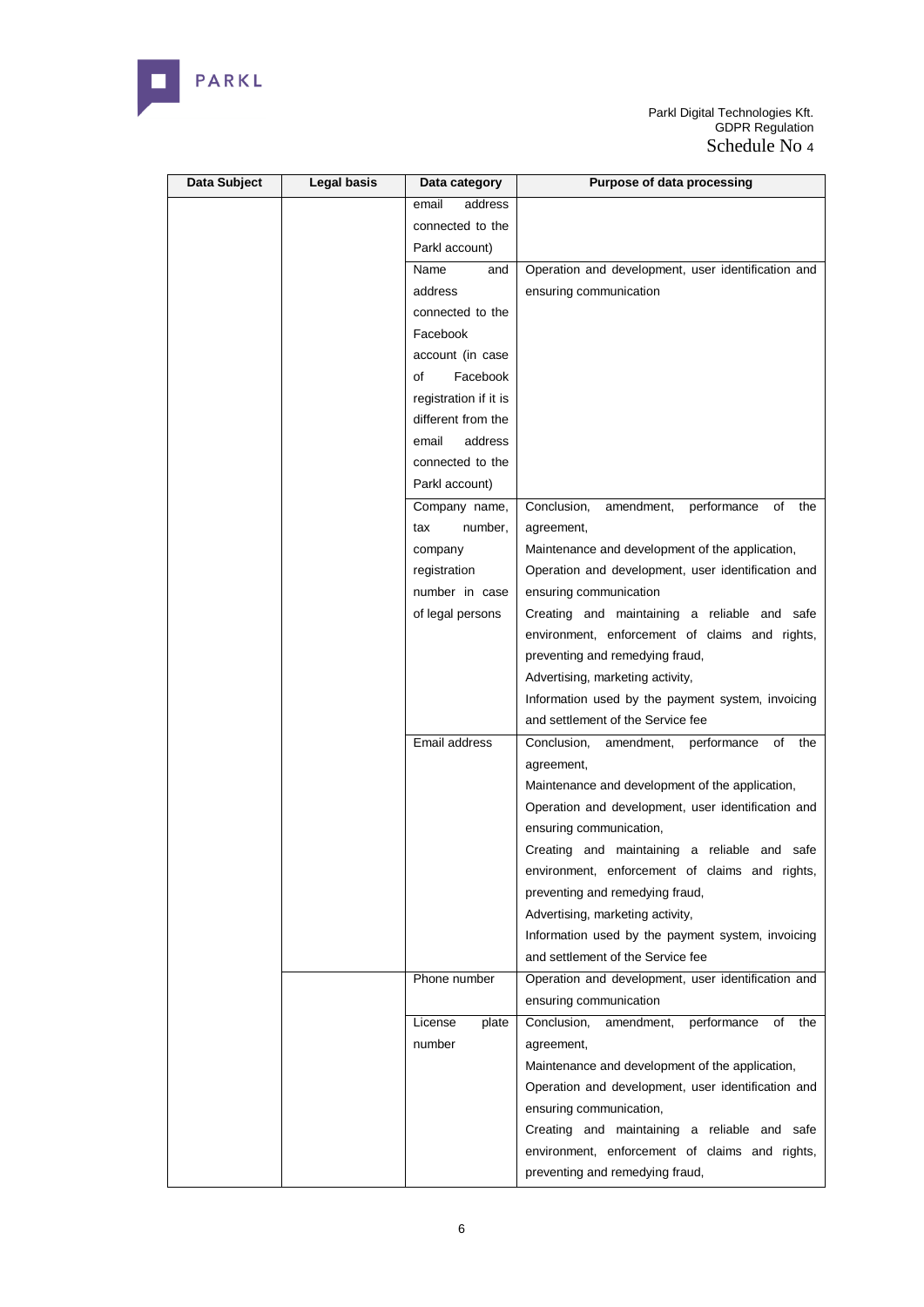

| Data Subject | Legal basis | Data category | Purpose of data processing |
|--------------|-------------|---------------|----------------------------|
|              |             |               |                            |

| Data Subject         | Legal basis | Data category   | Purpose of data processing                      |
|----------------------|-------------|-----------------|-------------------------------------------------|
| Contractual          | 4.4.        | Name<br>(first  | Performance of the agreement:                   |
| contact<br>person    |             | family<br>name. | Identification of the Data Subject and ensuring |
| indicated<br>by the  |             | name)           | communication:                                  |
| Partner<br>the<br>or |             | Email address   | Performance of the agreement:                   |
| details of contact   |             |                 | Identification of the Data Subject and ensuring |
| persons supplied     |             |                 | communication;                                  |
| in the course of     |             | Telephone       | Performance of the agreement;                   |
| networking           |             | number          | Identification of the Data Subject and ensuring |
|                      |             |                 | communication;                                  |

| Data Subject        | Legal basis | Data category   | Purpose of data processing                       |
|---------------------|-------------|-----------------|--------------------------------------------------|
| Corporate           | 4.1.        | (first<br>Name  | Performance of the agreement:                    |
| administrator       | 4.4.        | family<br>name, | Identification of the Data Subjects and ensuring |
| indicated by the    |             | name)           | communication;                                   |
| User<br>Corporate   |             | Email address   | Performance of the agreement;                    |
| and further contact |             |                 | Identification of the Data Subjects and ensuring |
| the<br>persons on   |             |                 | communication;                                   |
| Corporate User's    |             | Telephone       | Performance of the agreement;                    |
| discretion          |             | number          | Identification of the Data Subjects and ensuring |
|                     |             |                 | communication:                                   |

| Data Subject | Legal basis | Data category   | Purpose of data processing                         |
|--------------|-------------|-----------------|----------------------------------------------------|
| Complainant, | 4.1.        | (first<br>Name  | Carrying out and performing the complaint handling |
| applicant    | 4.3.        | family<br>name. | procedure                                          |
|              |             | name)           | Identification of the Data Subject and ensuring    |
|              |             |                 | communication;                                     |
|              |             | Email address   | Carrying out and performing the complaint handling |
|              |             |                 | procedure                                          |
|              |             |                 | Identification of the Data Subject and ensuring    |
|              |             |                 | communication;                                     |
|              |             | Telephone       | Carrying out and performing the complaint handling |
|              |             | number          | procedure                                          |
|              |             |                 | Identification of the Data Subject and ensuring    |
|              |             |                 | communication;                                     |
|              |             | Address         | Carrying out and performing the complaint handling |
|              |             |                 | procedure                                          |
|              |             |                 | Identification of the Data Subject and ensuring    |
|              |             |                 | communication;                                     |

|  | Data Subject | Legal basis | Data category | Purpose of data processing |
|--|--------------|-------------|---------------|----------------------------|
|--|--------------|-------------|---------------|----------------------------|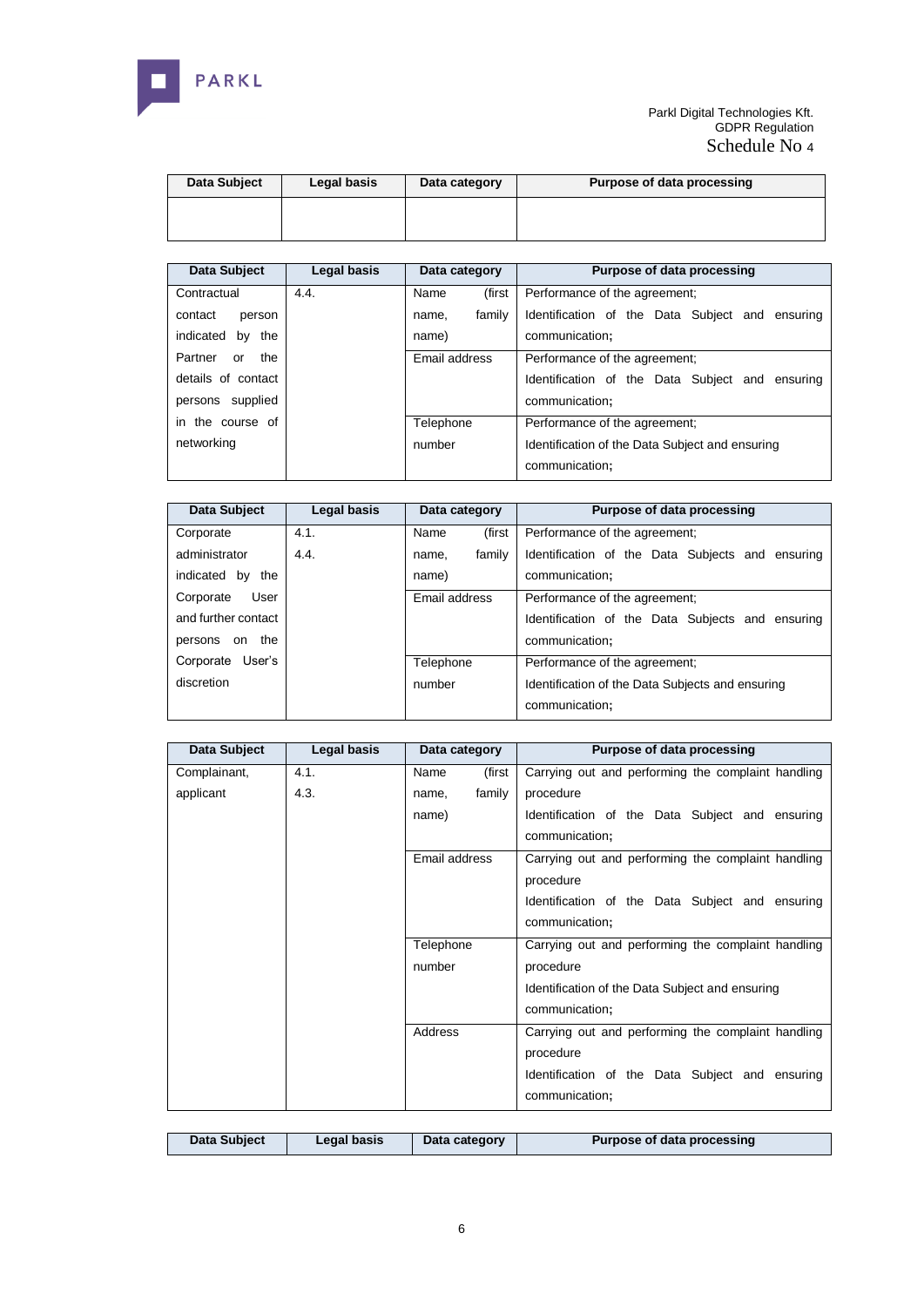

| Our applicants in  | 4.1. | (first<br>Name     | Creation, amendment, performance of the legal            |
|--------------------|------|--------------------|----------------------------------------------------------|
| recruitment<br>the |      | family<br>name,    | relationship; employment;                                |
| process            |      | name)              | Identification of the applicant and<br>ensuring          |
|                    |      |                    | communication;                                           |
|                    |      |                    | Creating and maintaining a reliable and safe             |
|                    |      |                    | environment, enforcement of claims and rights,           |
|                    |      |                    | preventing and remedying fraud;                          |
|                    |      | Email address      | Creation, amendment, performance of the legal            |
|                    |      |                    | relationship; employment;                                |
|                    |      |                    | Identification of the applicant<br>and<br>ensuring       |
|                    |      |                    | communication;                                           |
|                    |      |                    | Creating and maintaining a reliable and safe             |
|                    |      |                    | environment, enforcement of claims and rights,           |
|                    |      |                    | preventing and remedying fraud;                          |
|                    |      | Telephone          | Identification of<br>the<br>applicant<br>and<br>ensuring |
|                    |      | number             | communication                                            |
|                    |      | Other<br>data      | Carrying out the professional selection procedure        |
|                    |      | provided           |                                                          |
|                    |      | voluntarily in the |                                                          |
|                    |      | CV                 |                                                          |

| Data Subject  | Legal basis | Data category          | Purpose of data processing                          |
|---------------|-------------|------------------------|-----------------------------------------------------|
| Employees,    | 4.2.        | Name (first name,      | Performance of the agreement;                       |
| collaborators | 4.3.        | family<br>name),       | Meeting the legal obligations related to employment |
|               |             | signature              | (e.g. registration)                                 |
|               |             | Email address          | Performance of the agreement;                       |
|               |             |                        | Identification of the Data Subject and ensuring     |
|               |             |                        | communication;                                      |
|               |             | Telephone              | Identification of the Data Subject and ensuring     |
|               |             | number                 | communication;                                      |
|               |             | Mother's name          | Performance of the agreement;                       |
|               |             | Place and date of      | Meeting the legal obligations related to employment |
|               |             | birth                  | (e.g. registration)                                 |
|               |             | Address and            |                                                     |
|               |             | mailing address        |                                                     |
|               |             | Tax ID number          |                                                     |
|               |             | <b>SSN</b>             |                                                     |
|               |             | <b>Bank</b><br>account |                                                     |
|               |             | number,<br>bank        |                                                     |
|               |             | identifiers            |                                                     |

#### 5.5. Data which may be supplied optionally by the Users

5.5.1. The Data Controller shall be entitled to process the following User-related personal data that have been supplied by the User, but which are not necessary for registration:

| Data Subject<br>Purpose of data processing<br>Legal basis<br>Data category |  |  |  |
|----------------------------------------------------------------------------|--|--|--|
|                                                                            |  |  |  |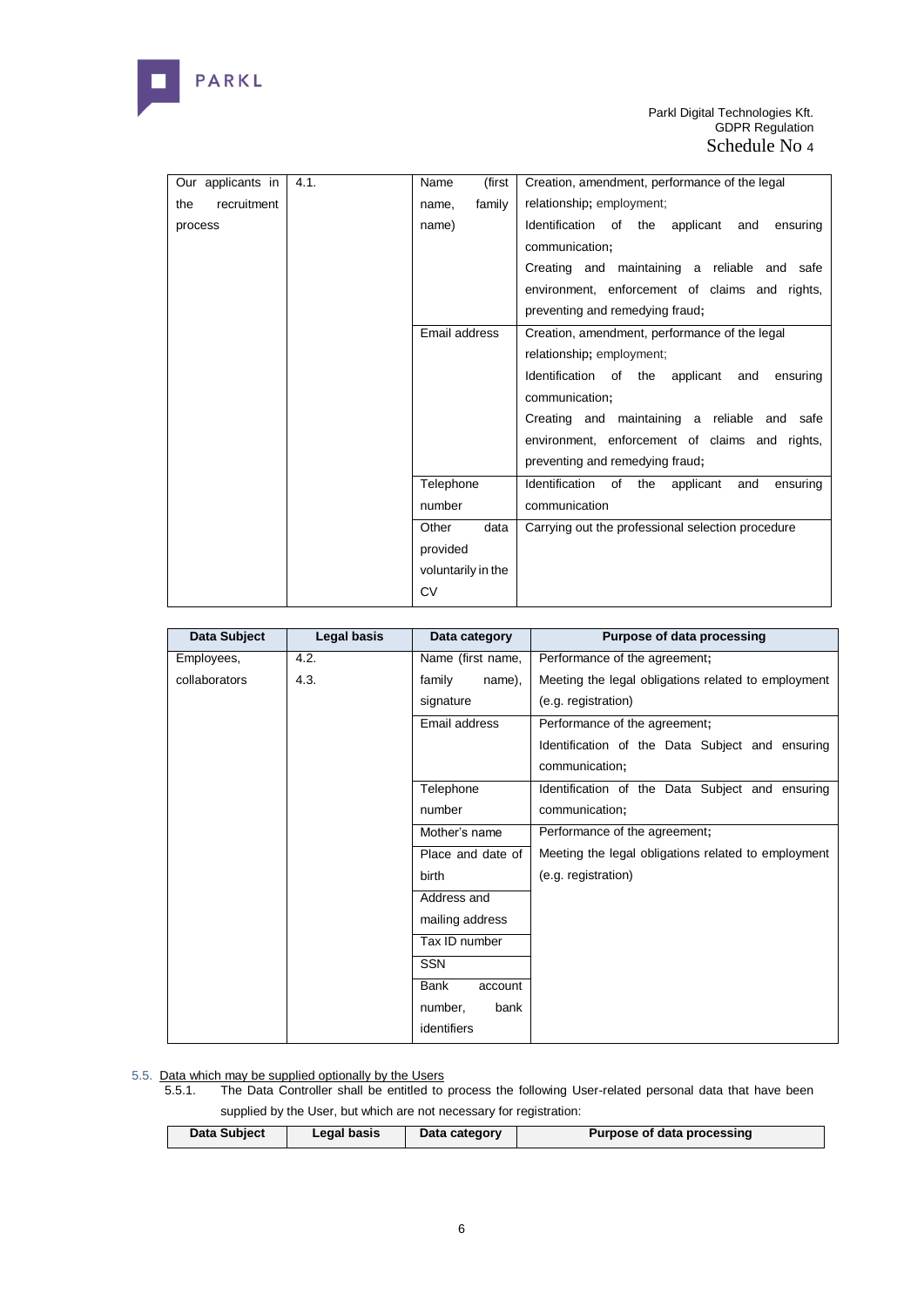

| User registered in | 4.1. | four<br>The<br>last | Creating and maintaining a reliable and safe            |
|--------------------|------|---------------------|---------------------------------------------------------|
| Parkl              | 4.2. | digits of the bank  | environment, enforcement of claims and rights,          |
|                    | 4.5. | card number, the    | preventing and remedying fraud,                         |
|                    |      | bank card expiry    | Information used by the payment system, invoicing       |
|                    |      | and<br>the<br>date  | and settlement of the Service fee.                      |
|                    |      | name of the bank    | If such data is not provided, the full use of the Parkl |
|                    |      | card holder         | Application cannot be ensured.                          |
|                    |      |                     |                                                         |
|                    | 4.1. | GPS data            | Operation and development, user identification,         |
|                    |      |                     | Creating and maintaining a reliable and safe            |
|                    |      |                     | environment, enforcement of claims and rights,          |
|                    |      |                     | preventing and remedying fraud,                         |
|                    |      |                     | Supplying comfort services (street parking)             |
|                    |      |                     | If such data is not provided, the full use of the Parkl |
|                    |      |                     | Application cannot be ensured either.                   |
|                    |      |                     |                                                         |
|                    | 4.1. | Forwarding of the   | Operation and development, user identification,         |
|                    |      | license<br>plate    | Creating and maintaining a reliable and safe            |
|                    |      | number<br>by the    | environment, enforcement of claims and rights,          |
|                    |      | partner             | preventing and remedying fraud,                         |
|                    |      |                     | Supplying comfort services (instant parking)            |
|                    |      |                     | If such data is not provided, the full use of the Parkl |
|                    |      |                     | Application cannot be ensured either.                   |
|                    |      |                     |                                                         |

- 5.5.2. The GPS is applied in the street parking function subject to the user's express consent, because such GPS data allows for identifying the user's position in order that the user can start the parking operation in the appropriate parking zone and we can supply a more comfortable service. GPS is always used for logistical purposes and is related strictly to the usability of the service, but the service may be used also without GPS. In this case, the user shall indicate manually the zone in which he intends to start the parking operation. We will not use GPS for tracking our users in any circumstances. It is important to emphasize that the Parkl application does not have a specific geolocation function and it cannot even determine the location of the given user, therefore it is unsuitable for monitoring. The GPS is always the GPS of the user's device the data of which may be used by the Parkl application based on the user's relevant decision and the GPS may be disabled or enabled through the phone at any time.
- 5.5.3. Instant parking is a special function that each user may enable through the application with a specific slide button. If the User wishes to use instant parking, after enabling such function, the Partners' barriers open automatically upon arrival of the vehicle. In this case, no GPS is applied, the function is operated through camera reading of the license plate number. The cameras are operated by the Company at certain locations and by the partner in other locations. At the locations where the operator is the partner who actually carried out the parking activity, each partner shall comply with the related legal obligations (e.g. informing the data subiects). The instant parking function is available also within the Corporate package.
- 5.5.4. During the use of the Service, camera use is relevant only in respect of the license plate number provided by the User during the use of the instant parking service, the Data Controller will not perform any other electronic monitoring activity which may be related to natural persons.

|           |  |  | Scope of the data   Legal basis | Purpose | οf | data Storage |
|-----------|--|--|---------------------------------|---------|----|--------------|
| processed |  |  | processing                      |         |    |              |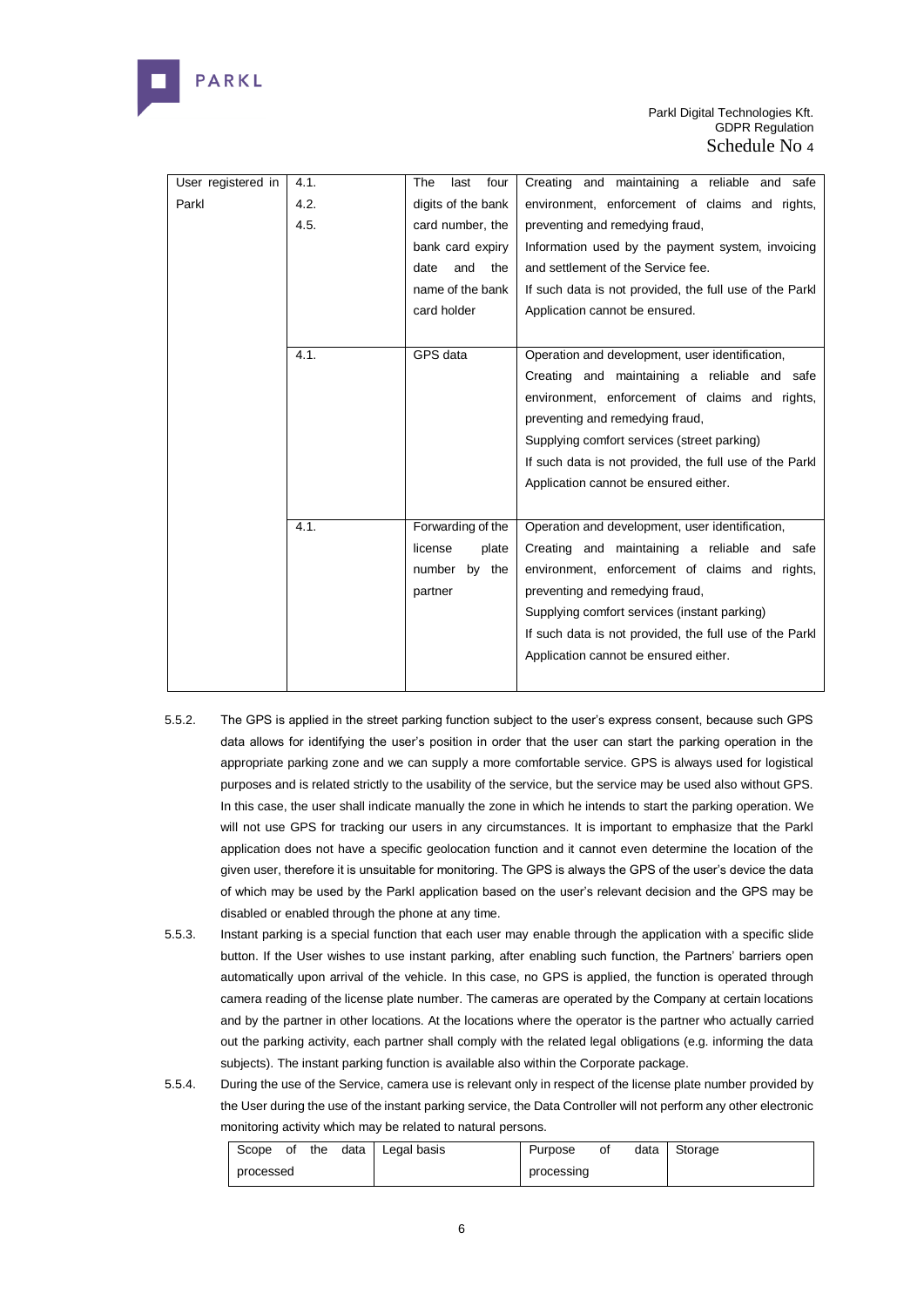

| The<br>plate<br>license   |                                                    | The lawfulness of the   Providing the comfort | The Data Controller         |
|---------------------------|----------------------------------------------------|-----------------------------------------------|-----------------------------|
| number of users using     | is<br>data<br>processing                           | for<br>Users<br>function                      | does<br>not<br>the<br>store |
| parking<br>instant<br>the | based on legal interest   through the availability |                                               | picture.<br>camera<br>but   |
| service                   | Article  <br>according<br>to                       | of the instant parking                        | only the digital format of  |
|                           | $6(1)(a)$ , (f)<br>the<br>οf                       | function                                      | plate<br>the<br>license     |
|                           | GDPR.6.                                            |                                               | number<br>generated         |
|                           |                                                    |                                               | based on that.              |

- 5.5.5. If it is used under and individual agreement, private parking may be used only by a specific group of users who, however, do not provide additional data compared to any other users. Private parking is used through the instant parking function.
- 5.6. Data which are collected by us automatically from the application, the payment system and the Website<br>5.6.1. Service-related information collected automatically by the Data Controller, the collection of wh
	- 5.6.1. Service-related information collected automatically by the Data Controller, the collection of which information is necessary for the proper supply and further development of the Service:

| Data Subject       | <b>Legal basis</b> | Data category                | Purpose of data processing                     |
|--------------------|--------------------|------------------------------|------------------------------------------------|
| User registered in | 4.1.               | Registration date            | Maintenance<br>and<br>development<br>of<br>the |
| Parkl              | 4.2.               |                              | application,                                   |
|                    |                    |                              | Advertising, marketing activity                |
|                    |                    | Registration channel         | Maintenance<br>and<br>development<br>οf<br>the |
|                    |                    |                              | application,                                   |
|                    |                    |                              | Advertising, marketing activity                |
|                    |                    | the<br>Data<br>of<br>ongoing | Maintenance<br>development<br>οf<br>the<br>and |
|                    |                    | parking operation            | application,                                   |
|                    |                    |                              | Ccreating and maintaining a reliable and safe  |
|                    |                    |                              | environment, enforcement of claims and rights, |
|                    |                    |                              | preventing and remedying fraud,                |
|                    |                    |                              | Advertising, marketing activity,               |
|                    |                    |                              | Information used by the payment system,        |
|                    |                    |                              | invoicing and of the service fee               |
|                    |                    | Number<br>of<br>parking      | Maintenance<br>development<br>οf<br>the<br>and |
|                    |                    | operations                   | application,                                   |
|                    |                    |                              | Creating and maintaining a reliable and safe   |
|                    |                    |                              | environment, enforcement of claims and rights, |
|                    |                    |                              | preventing and remedying fraud,                |
|                    |                    |                              | Advertising, marketing activity,               |
|                    |                    |                              | Information used by the payment system,        |
|                    |                    |                              | invoicing and of the service fee               |
|                    |                    | Duration<br>of<br>parking    | Maintenance<br>οf<br>the<br>and<br>development |
|                    |                    | operations                   | application,                                   |
|                    |                    |                              | Creating and maintaining a reliable and safe   |
|                    |                    |                              | environment, enforcement of claims and rights, |
|                    |                    |                              | preventing and remedying fraud,                |
|                    |                    |                              | Advertising, marketing activity,               |
|                    |                    |                              | Information used by the payment system,        |
|                    |                    |                              | invoicing and of the service fee               |
|                    |                    | payable<br>Amount<br>per     | Maintenance<br>development<br>of<br>the<br>and |
|                    |                    | parking operation            | application,                                   |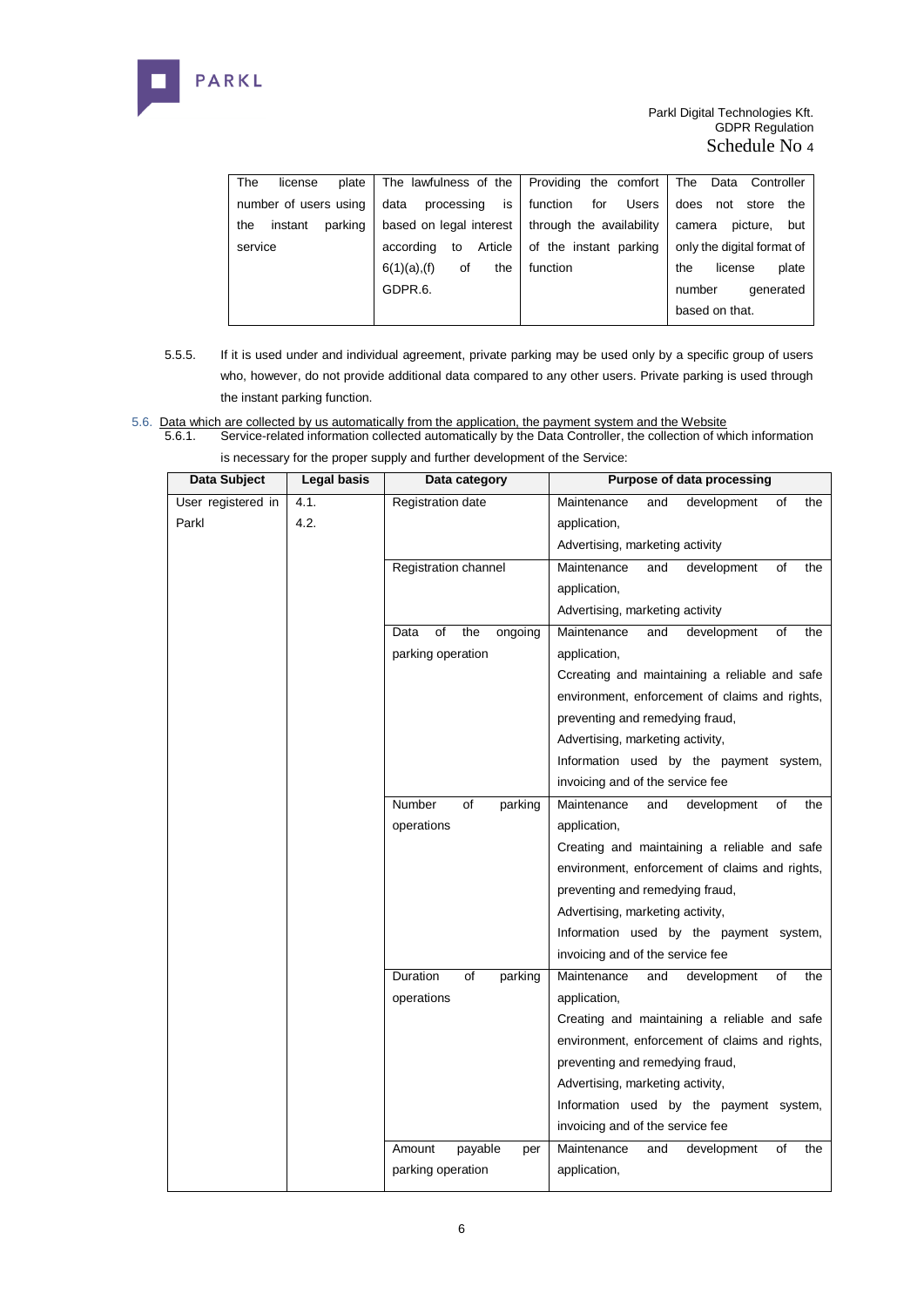

| Data Subject<br>Legal basis |      | Data category                  | Purpose of data processing                     |  |
|-----------------------------|------|--------------------------------|------------------------------------------------|--|
|                             |      |                                | Creating and maintaining a reliable and safe   |  |
|                             |      |                                | environment, enforcement of claims and rights, |  |
|                             |      |                                | preventing and remedying fraud,                |  |
|                             |      |                                | Advertising, marketing activity,               |  |
|                             |      |                                | Information used by the payment system,        |  |
|                             |      |                                | invoicing and of the service fee               |  |
|                             |      | Payment method in case of      | Maintenance<br>development<br>the<br>of<br>and |  |
|                             |      | Corporate users                | application,                                   |  |
|                             |      |                                | Creating and maintaining a reliable and safe   |  |
|                             |      |                                | environment.                                   |  |
|                             |      |                                | Information used by the payment system,        |  |
|                             |      |                                | invoicing and of the service fee               |  |
|                             |      | Data viewed in the Parkl       | Maintenance<br>development<br>of<br>the<br>and |  |
|                             |      | application<br>or<br>at<br>the | application,                                   |  |
|                             |      | Website                        | Advertising, marketing activity                |  |
|                             |      | Logging data and device        | Maintenance<br>development<br>of<br>the<br>and |  |
|                             |      | information                    | application,                                   |  |
|                             |      |                                | Advertising, marketing activity                |  |
| of<br><b>Users</b><br>the   | 4.1. | collected<br>Data<br>by        | Maintenance and development of the application |  |
| Website                     |      | Facebook pixel                 |                                                |  |
|                             |      | Data collected by Google       | Maintenance and development of the application |  |
|                             |      | Tag Manager                    |                                                |  |
|                             |      | Data collected by Hotjar       | Maintenance and development of the application |  |

- 5.7. Data which we collect from third parties
	- 5.7.1. User-related data collected by the Data Controller from third persons, the supply of which data shall be the User's responsibility; the Service Provider does not supervise and shall not be responsible for the collection and processing of such data by third persons and the transfer of such data to the Service Provider shall always be subject to authorisation by the User on such third persons' interfaces.
	- 5.7.2. Third party services: if, during his registration or logging in the Application, the User avails of a third party service provider (for example, Facebook), the Service Provider shall be entitled to request the User's data necessary for the use of the Application from such third party service provider. Such data include the license plate number in case of instant parking, which number shall be transmitted by the specific parking partner to the Parkl System in order that the barrier opens automatically upon arrival of the car (see paragraph 5.4.3). The supply and change of such information shall be subject to the data protection settings of the third-party service provider.
- 5.8. Cookies used by the Data Controller
	- 5.8.1. If the User does not specifically supply any personal data or information, the Data Controller shall not collect or process any User-related personal data in a manner which would allow for identification of the User.
	- 5.8.2. Cookies are short text files which are transmitted by the browser to the hard drive of the User's PC or the User's mobile device and which contain information about the User. Such data include the data of the PC or device from which the User logs in, data which are generated during the use of the website or application and which are recorded by the cookies used as automatic results of the technical processes. The automatically recorded data are logged automatically by the system, without User's specific statement or action, upon visiting the website or application, as well as upon leaving such website or application.
	- 5.8.3. By using Parkl, each User gives his consent to the Data Controller using session cookies that, based on the Data Controller's decision, are really necessary in relation to the website or the application, provided that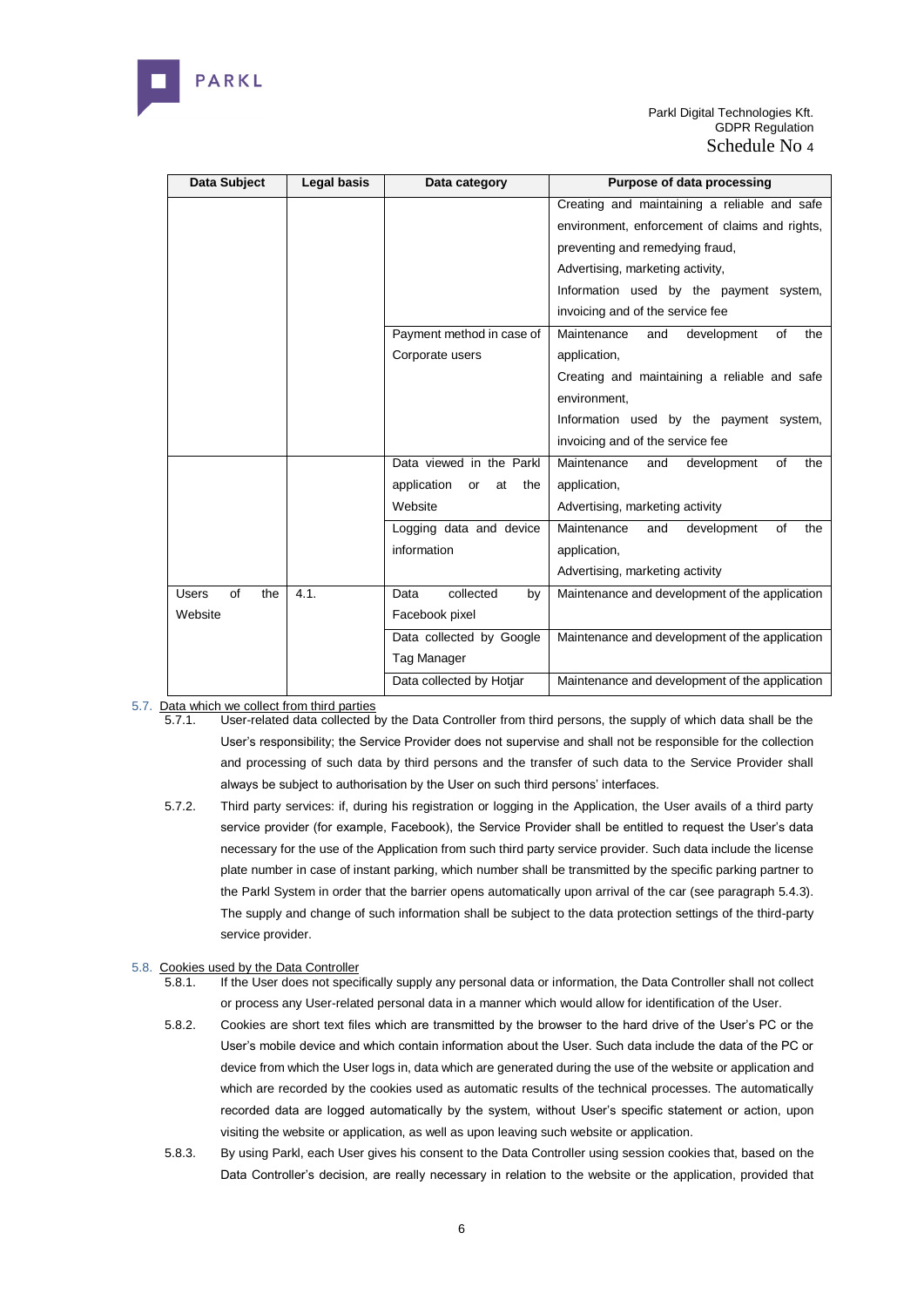

using such session cookies is essential for visitors to browse the website or application and to use the functions thereof, e.g. memorizing the operations carried out by the visitor on given pages during the visit. Such cookies are valid only for the duration of the visitor's actual visit and they are removed from the PC automatically upon completion of the work session and closing of the browser.

- 5.8.4. The Data Controller uses only cookies that are processed by external service providers (e.g. Google).
- 5.8.5. The Data Controller's advertisements are displayed by external service providers (Google, Facebook) on Internet sites. By means of the cookies, such external service providers (Google, Facebook) store the data according to which the User has visited the Data Controller's website or Application previously and based on that data, they display the advertisements to the User in a tailor-made manner (that is, they carry out remarketing activities).
- 5.8.6. The data processing carried out by the abovementioned external service providers shall be subject to the data protection requirements set by such service providers and the Data Controller shall not assume any liability for such data processing.
- 5.8.7. Use of the abovementioned technologies: the data collected by means of the abovementioned technologies shall not be used to identify the User and the Data Controller shall not link such data with any other data that is suitable for identification.
- 5.8.8. The use of such data is aimed primarily at allowing the Data Controller to use the application properly; such proper use requires in particular monitoring of the visitors' data and the filtering out of any abuse in relation to the use.

In addition to the above, the Data Controller may use such information for the purpose of analysing usage trends, as well as to improve and develop the functions of the website or of the application and to obtain global traffic data about their use. The Data Controller may use the information so obtained to create or analyse usage statistics, as well as to transfer such statistical data that are not suitable for identification (e.g. number of visitors, the most viewed topics and contents) to third persons or to publish them in an aggregated and anonymized form.

5.8.9. **Option to disable cookies:** if the User does not want the Data Controller to collect the abovementioned information about him in connection with the use of the website or application, he may **disable the use of cookies either partially or fully** in the settings of the Internet browsers or he may otherwise change the settings of cookie messages, acknowledging that this may render more difficult the use of the application.

# **6. How and until when we use the data collected by us?**

- 6.1. The Data Controller may process only personal data that is essential for achieving the purpose of data processing, is suitable for achieving such purpose and to the extent and for the time necessary for the achievement of such purpose.
- 6.2. In the absence of a statutory obligation to do so, the Data Controller shall not publish, compile or link the personal data available to it.

| Purpose of data processing   | Motivation of the purpose                             | Period of data processing        |
|------------------------------|-------------------------------------------------------|----------------------------------|
| Conclusion,<br>amendment,    | The Data Controller will use the data collected by it | The Data Controller processes    |
| performance of the agreement | or through a third-party service provider for the     | the User-related data during     |
|                              | purposes of concluding, amending and performing       | the contractual relationship and |
|                              | the following Agreement. The personal data            | after such relationship until    |
|                              | obtained during the use of the Service facilitate or  | when the User requests the       |
|                              | make possible the transaction required by the User.   | of such data by<br>erasure       |
|                              | The Data Controller uses the User's personal data     | sending<br>email<br>to<br>an     |
|                              | in order to allow for creating the contractual        | support@parkl.net, except for    |
|                              | background for ordering of the service by the user    | data<br>the<br>processed<br>by   |
|                              | for promoting the performance of the<br>and           | Facebook pixel, Google Tag       |
|                              | agreement.                                            | Manager and Hotjar, as such      |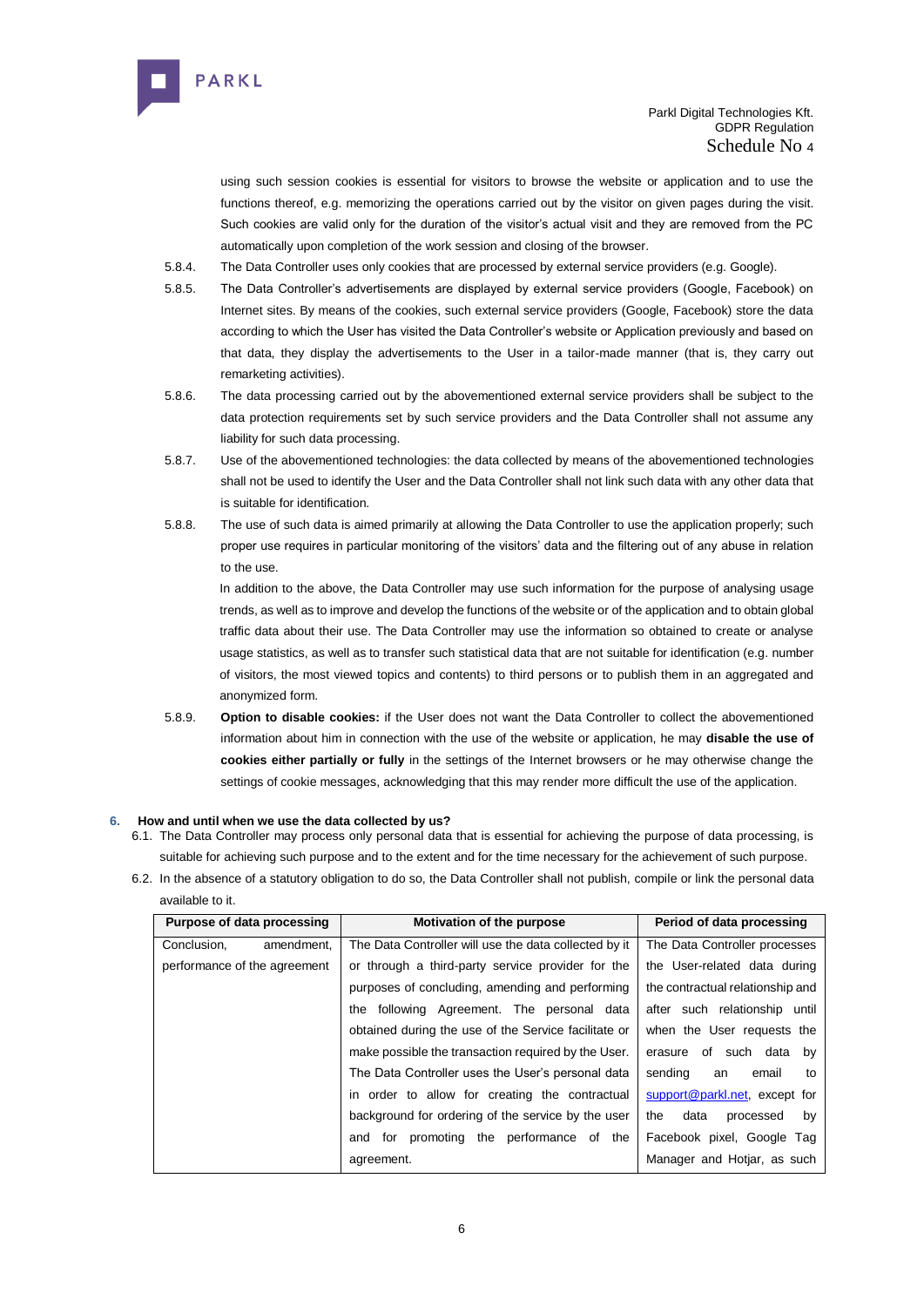

| Purpose of data processing       | Motivation of the purpose                                | Period of data processing        |
|----------------------------------|----------------------------------------------------------|----------------------------------|
| Maintenance and development      | The Data Controller will use the data collected by it    | data will always be erased 1     |
| of the Application and of the    | or through a third-party service provider for the        | year following their collection. |
| Service                          | following purposes of maintaining and developing         | For the sake of evidencing in    |
|                                  | the Service. The personal data obtained during the       | case of a dispute, the data of   |
|                                  | use of the Service facilitate or update the              | concerned<br>the<br>User<br>are  |
|                                  | transaction required by the User through the             | processed within the general     |
|                                  | Application. The Data Controller uses the User's         | prescription period (5 years) or |
|                                  | personal data in order to allow for the continuous       | for 5 years following the final  |
|                                  | improvement and development of the Application           | settlement of a legal dispute or |
|                                  | for the User.                                            | for 10 years following erasure   |
| Operation and development,       | The Data Controller may use the User's personal          | provided in the Data Protection  |
| user identification and ensuring | data in order to supply the Service effectively, to      | Act where relevant (Section      |
| communication                    | carry out analyses, as well as to assess User            | 25/F(4) of the Data Protection   |
|                                  | satisfaction using the contact details provided by       | Act).                            |
|                                  | the User. In this context, the Data Controller may       |                                  |
|                                  | perform the following activities: access to and use      |                                  |
|                                  | of the Application, providing for its operation, safety, |                                  |
|                                  | repair, development and optimisation, sending            |                                  |
|                                  | support, update and security related information.        |                                  |
| Creating and maintaining a       | The Data Controller may use the User's personal          |                                  |
| reliable and safe environment,   | data also for ensuring the Users' lawful interest        |                                  |
| enforcement of claims and        | during the use of the Service, as well as in order to    |                                  |
| preventing<br>rights,<br>and     | comply with the provisions of the T&Cs accepted          |                                  |
| remedying fraud                  | expressly by the User and the applicable laws. In        |                                  |
|                                  | this context, the Data Controller may perform the        |                                  |
|                                  | following activities: preventing and terminating         |                                  |
|                                  | fraud, spam, abuse and other harmful activities,         |                                  |
|                                  | safety checks and risk assessment, checking and          |                                  |
|                                  | verifying the data supplied by the user.                 |                                  |
| Advertising, marketing activity  | The Data Controller may use the User's personal          | The<br>User<br>seek<br>may<br>to |
|                                  | data only for data processing in relation to the         | unsubscribe<br>from<br>the       |
|                                  | following advertising and marketing activities:          | advertisements<br>via            |
|                                  | promotional<br>advertisements,<br>messages,              | support@parkl.net or in the      |
|                                  | newsletters, sending other information promoting         | profile settings, or directly in |
|                                  | the Service either through the Application or via        | case of newsletters by clicking  |
|                                  | email, advertisements displayed based on the             | on the relevant part in the      |
|                                  | individual search preferences, advertisements            | newsletter or in the settings    |
|                                  | displayed through the Parkl Application or the           | menu of the application. In the  |
|                                  | Website, as well as through the Facebook and             | absence of that, the Data        |
|                                  | Instagram account,<br>displaying<br>prize<br>games,      | Controller shall store such data |
|                                  | promotional<br>activities<br>and<br>surveys,<br>events   | for not more than 5 years.       |
|                                  | sponsored by the Data Controller or its Partners.        |                                  |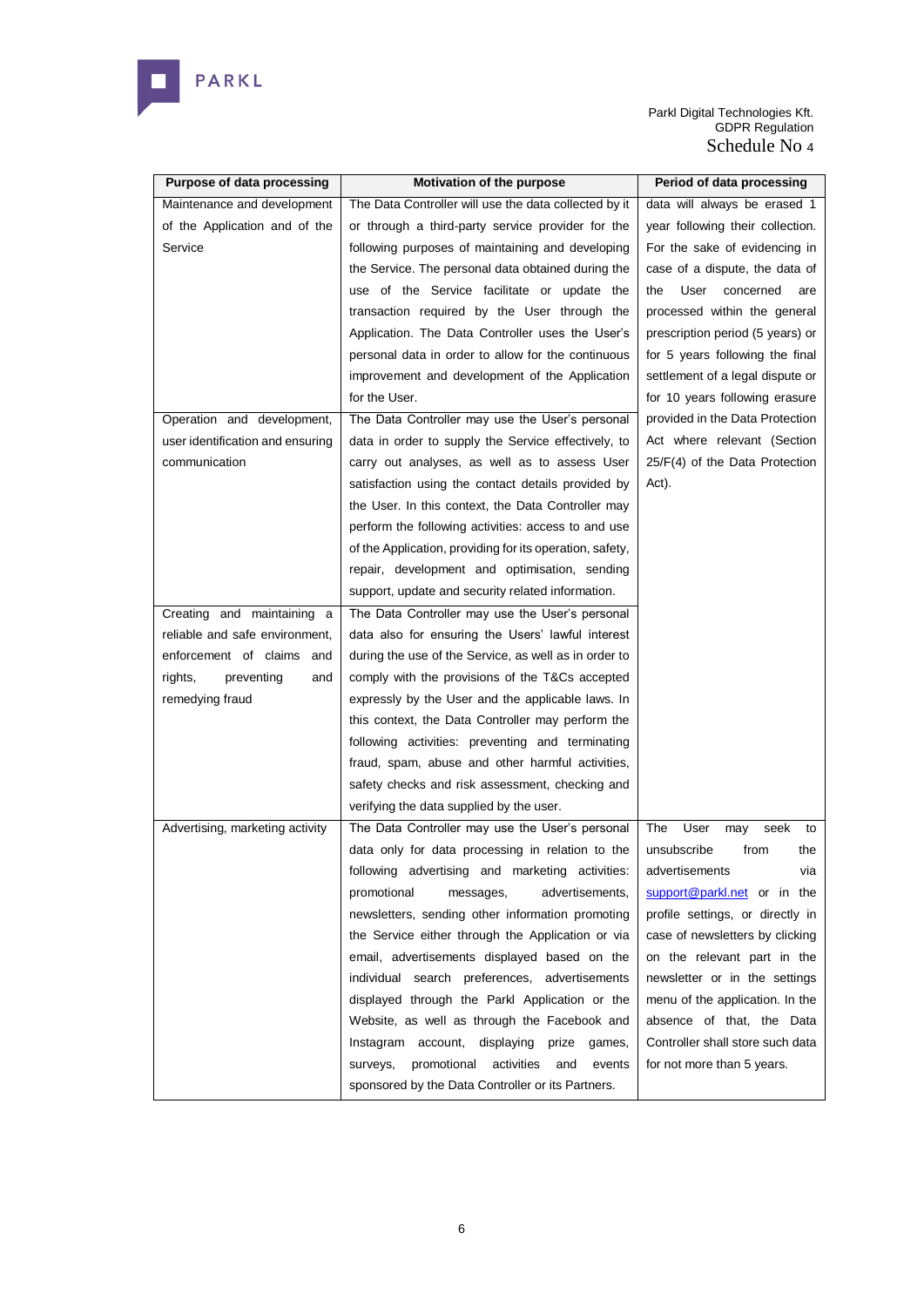

| <b>Purpose of data processing</b> | Motivation of the purpose                            | Period of data processing         |
|-----------------------------------|------------------------------------------------------|-----------------------------------|
| Information<br>used<br>by<br>the  | The Data Controller uses the SimplePay Online        | The Data Controller processes     |
| payment system, invoicing and     | Payment System for the transactions carried out      | the User-related data during      |
| of the service fee                | through the Application; such system works in case   | the contractual relationship and  |
|                                   | of the Service Providers using the Service as        | after such relationship until     |
|                                   | follows and the Data Controller may perform the      | when the User requests the        |
|                                   | following activities based on the bank card data     | erasure of such data<br>by        |
|                                   | provided: by providing the bank card data, the       | sending<br>email<br>an<br>to      |
|                                   | Service Provider authorises access to and use of     | support@parkl.net.<br>For<br>the  |
|                                   | the payment services. The Service Provider shall     | sake of evidencing in case of a   |
|                                   | not be liable for the further functioning of the     | dispute, the data of the User     |
|                                   | SimplePay Online Payment System and shall not        | concerned<br>are<br>processed     |
|                                   | process the data contained therein, as well as it    | within the general prescription   |
|                                   | shall have no influence over such system's           | period (5 years) or for the       |
|                                   | operation and privacy settings.                      | period set out by the applicable  |
|                                   |                                                      | law (8 years), or for 5 years     |
|                                   |                                                      | following the final settlement of |
|                                   |                                                      | a legal dispute or for 10 years   |
|                                   |                                                      | following erasure provided in     |
|                                   |                                                      | the Data Protection Act where     |
|                                   |                                                      | relevant (Section 25/F(4) of the  |
|                                   |                                                      | Data Protection Act).             |
| Carrying out the complaint        | Verifiability and documentation of the process and   | The Data Controller processes     |
|                                   | the effective control.                               |                                   |
| handling procedure                |                                                      | the data until when the purpose   |
|                                   |                                                      | of data processing exists, or it  |
|                                   |                                                      | shall erase such data if their    |
|                                   |                                                      | further<br>processing<br>is       |
|                                   |                                                      | unnecessary for achieving the     |
|                                   |                                                      | purpose of data processing.       |
|                                   |                                                      | According to the consumer         |
|                                   |                                                      | protection rules, the<br>Data     |
|                                   |                                                      | Controller shall retain the data  |
|                                   |                                                      | for 5 years, or for 10 years      |
|                                   |                                                      | following erasure provided in     |
|                                   |                                                      | the Data Protection Act where     |
|                                   |                                                      | relevant (Section 25/F(4) of the  |
|                                   |                                                      | Data Protection Act).             |
| Meeting the legal obligations     | Performing the relevant statutory notification, data | The Data Controller shall retain  |
| related to employment (e.g.       | supply, taxation, contribution payment, etc. related | the data for 5 years following    |
| registration)                     | obligations                                          | the end of the calendar year in   |
|                                   |                                                      | which the relevant person         |
|                                   |                                                      | quits, provided that the labour,  |
|                                   |                                                      | salary and social security        |
|                                   |                                                      | contribution registers shall not  |
|                                   |                                                      | be disposed of. Otherwise, the    |
|                                   |                                                      | labour law claims prescribe       |
|                                   |                                                      | after 3 years.                    |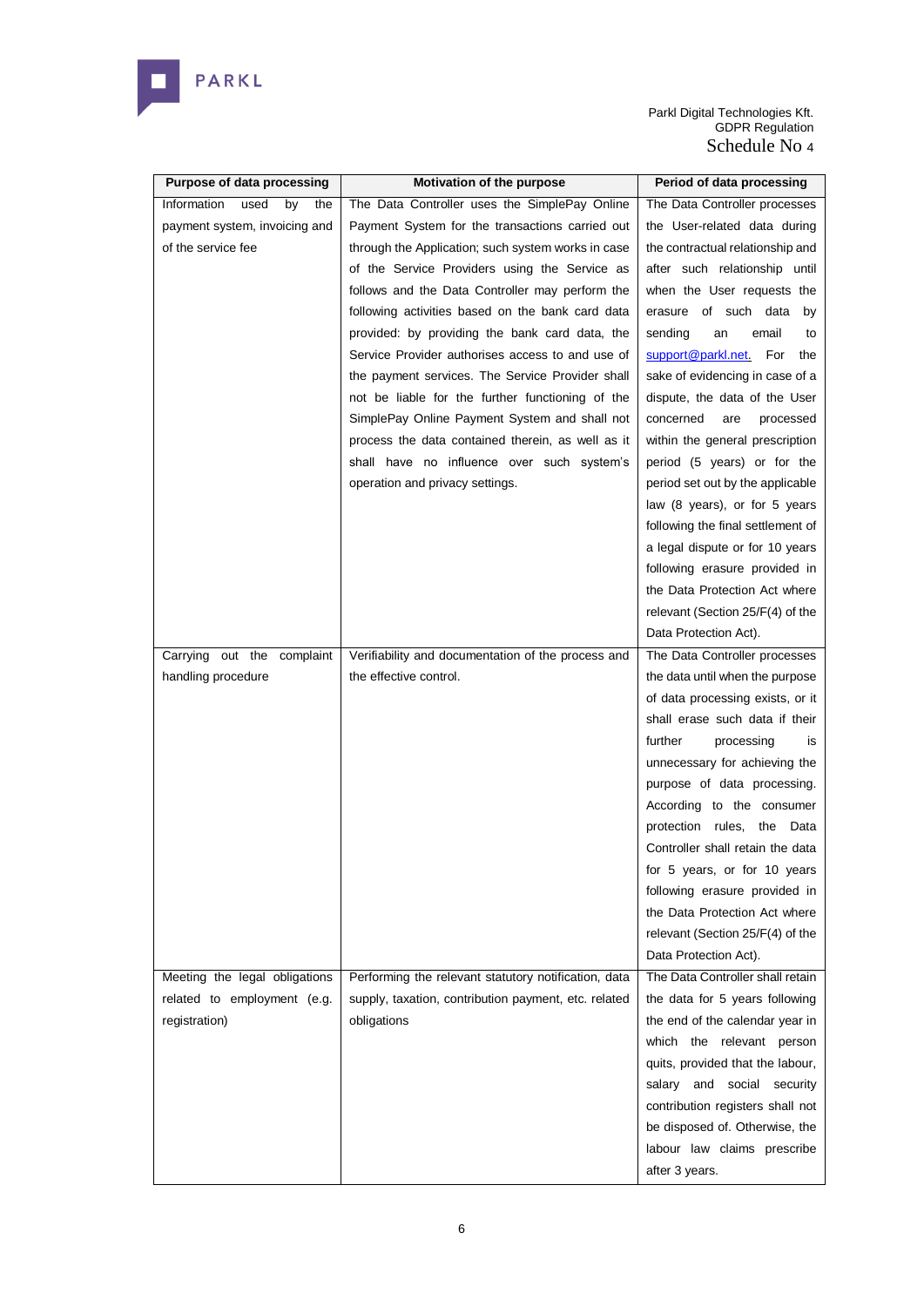

## **7. Who may know the processed data (data transfer)?**

- 7.1. For the smooth supply of the Service, we may be required to transfer certain data to third parties, of which we shall always inform the Data Subjects under this section. According to the applicable law, the Data Controller and its employees and collaborators shall be entitled to know the personal data.
- 7.2. The Data Controller may transfer the User's personal data within the company in order to ensure the proper supply of the Service and for quality assurance reasons, as well as to the contracted Parkl Partners for the purpose of investigating any customer complaints. By accepting this Policy expressly, the User consents to such data transfer.
- 7.3. In case of data transfer, the Data Controller shall keep a register on data transfers, containing the time when the personal data processed by it were transferred, the legal bases and recipients of the data transfer, the scope of the personal data transferred, as well as well as other data set out in the law providing for data processing.
- 7.4. Data may be transferred in the following cases:

| Scope of the data which may be transferred                                    |
|-------------------------------------------------------------------------------|
| In case of using the Service, the Data Controller shall transfer the personal |
| data that are essential for the use of the Service, to its contracted Parkl   |
| Partners. Such data are the following: license plate number.                  |
| The personal data listed in the above section 5 may be accessed by the        |
| Service Provider, including the Service Provider's employee, but only         |
| where the processing of such data is essential in order to achieve the data   |
| processing purpose corresponding to the relevant data group.                  |
| The Service fee shall be settled through the SimplePay Online Payment         |
| System operated by OTP Mobil Kft.; the User shall register his bank card      |
| data directly in the SimplePay System and the Data Controller may access      |
| only the following data: the last four digits of the bank card number, the    |
| bank card expiry date and the name of the bank card holder.                   |
| In the SimplePay Online Payment System, the raw card data are not             |
| actually saved either by the Data Controller or on the SimplePay servers.     |
| A so-called TOKEN identifies the saved card which is returned by the          |
| SimplePay system to the Data Controller in an IPN message. The bank           |
| card data are processed in accordance with the card security policies.        |
| Neither the Data Controller, nor SimplePay shall have access to the bank      |
| card data. The service shall accordingly be governed by SimplePay's data      |
| protection policy.                                                            |
| In using the Service, electronic invoicing may be requested, which            |
| electronic invoicing is carried out through the www.szamlazz.hu system        |
| operated by KBOSS.hu Kft. which is accordingly governed by the data           |
| protection policy of szamlazz.hu.                                             |
| To our partner who carries out system operation and supplies server           |
| service                                                                       |
|                                                                               |
|                                                                               |
| To our partner who carries out bookkeeping services (employee,                |
| collaborator and invoicing related data)                                      |
|                                                                               |
|                                                                               |
|                                                                               |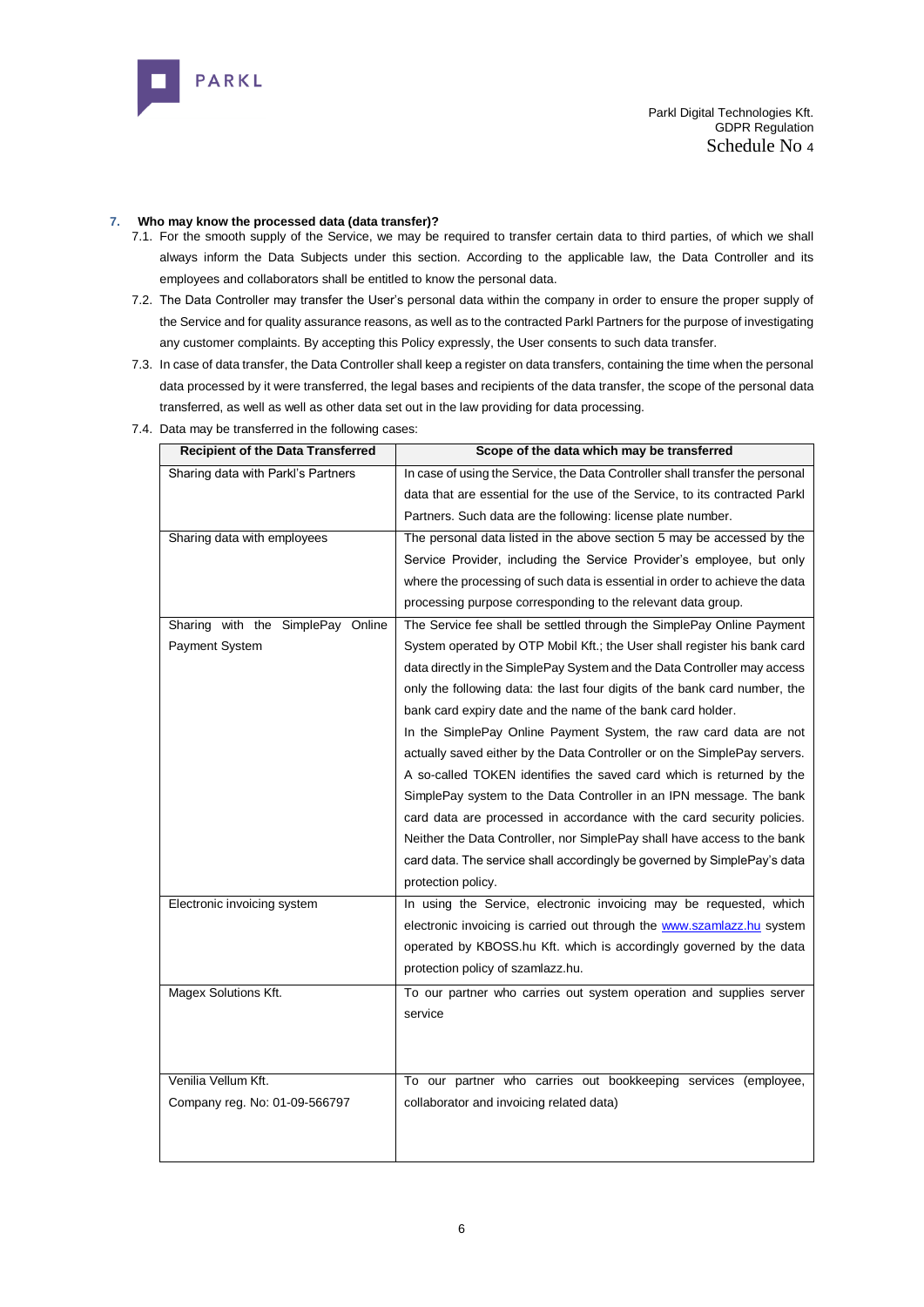

| <b>Recipient of the Data Transferred</b> | Scope of the data which may be transferred                                    |
|------------------------------------------|-------------------------------------------------------------------------------|
| Socially Kft.                            | To the partner carrying out marketing activities (username, the accessible    |
| Company reg. No: 01-09-188393            | content of the social media user account)                                     |
|                                          |                                                                               |
|                                          |                                                                               |
| National Mobile Payment Plc.             | Only in case of street parking, transferring only the license plate number    |
| Company reg. No: 01-10-047569            | to National Mobile Payment Plc. as Partner                                    |
| Swarco Traffic Hungaria Kft.             | The Data Controller contracted certain partners in collaboration with         |
| Company reg. No: 01-09-070703            | Swarco; under such agreement, the hardware shall be supplied by               |
|                                          | Swarco, whilst the Parkl System shall be supplied by Parkl, so also           |
|                                          | Swarco will have access to the license plate numbers read by the camera.      |
| Information which may be displayed       | The Data Controller publishes only the information to the publication of      |
| publicly                                 | which the Data Subject gives his consent and such information may be          |
|                                          | displayed by the Data Controller also on its Partners' community/public       |
|                                          | platforms. Such data may include the following: opinions written in           |
|                                          | comments at the place of Application download or in other public              |
|                                          | community fora.                                                               |
| Compliance with the laws                 | With the exception provided in this section 7, the Data Controller shall not  |
|                                          | transfer the personal data supplied to it to third parties, save for the case |
|                                          | where an authority, state or administrative body or court requests the Data   |
|                                          | Controller to do so based on a statutory obligation and where the Data        |
|                                          | Controller shall not be entitled to refuse such request under the applicable  |
|                                          | laws.                                                                         |
| Customers entering into a contract with  | The Data Controller may transfer data to the Corporate User specified in      |
| the Data Controller under the Corporate  | the Corporate Terms and Conditions where a detailed list is requested         |
| <b>Terms and Conditions</b>              | about the locations and time intervals in which the Individually Listed       |
|                                          | Users related to a given Corporate User availed of the Data Controller's      |
|                                          | service.                                                                      |

- 7.5. The Data Controller shall never be liable for the data processing carried out by third-party service providers (e.g. Google, Facebook, Partner, OTP SimplePay, etc.); such data processing shall always be subject to the data protection policies of the relevant service provider.
- 7.6. For the smooth supply of the Service, the Service Provider involves various third-party service providers in the supply of the Service. Such service providers are as follows:

| Hosting service provider       | Name: Microsoft Ireland Operations Limited                                |  |
|--------------------------------|---------------------------------------------------------------------------|--|
|                                | Hosting service provider's address: Block B, Sandyford Industrial Estate, |  |
|                                | Atrium Building, Carmanhall Rd, Sandyford, Dublin 18, Ireland             |  |
|                                | Hosting service provider's phone number: +353 1850 940 940                |  |
|                                | Hosting service provider's email address: info@microsoft.com              |  |
|                                | Hosting service provider's website: www.microsoft.com                     |  |
| The company operating the      | Name: MAGEX Solutions Kft.                                                |  |
| system and being contracted by | Registered seat: H-8800 Nagykanizsa, Örtorony utca 35/B                   |  |
| the Data Controller            | Company registration number: 20-09-076039                                 |  |
|                                | Tax number: 13630126-2-20                                                 |  |
|                                | Represented by: Lovas, Attila                                             |  |

7.7. The Data Processor stores the personal data supplied to it by the Data Controller during its activity. The Data Controller expressly records that it shall not be liable either directly or indirectly for the data processing carried out by and the data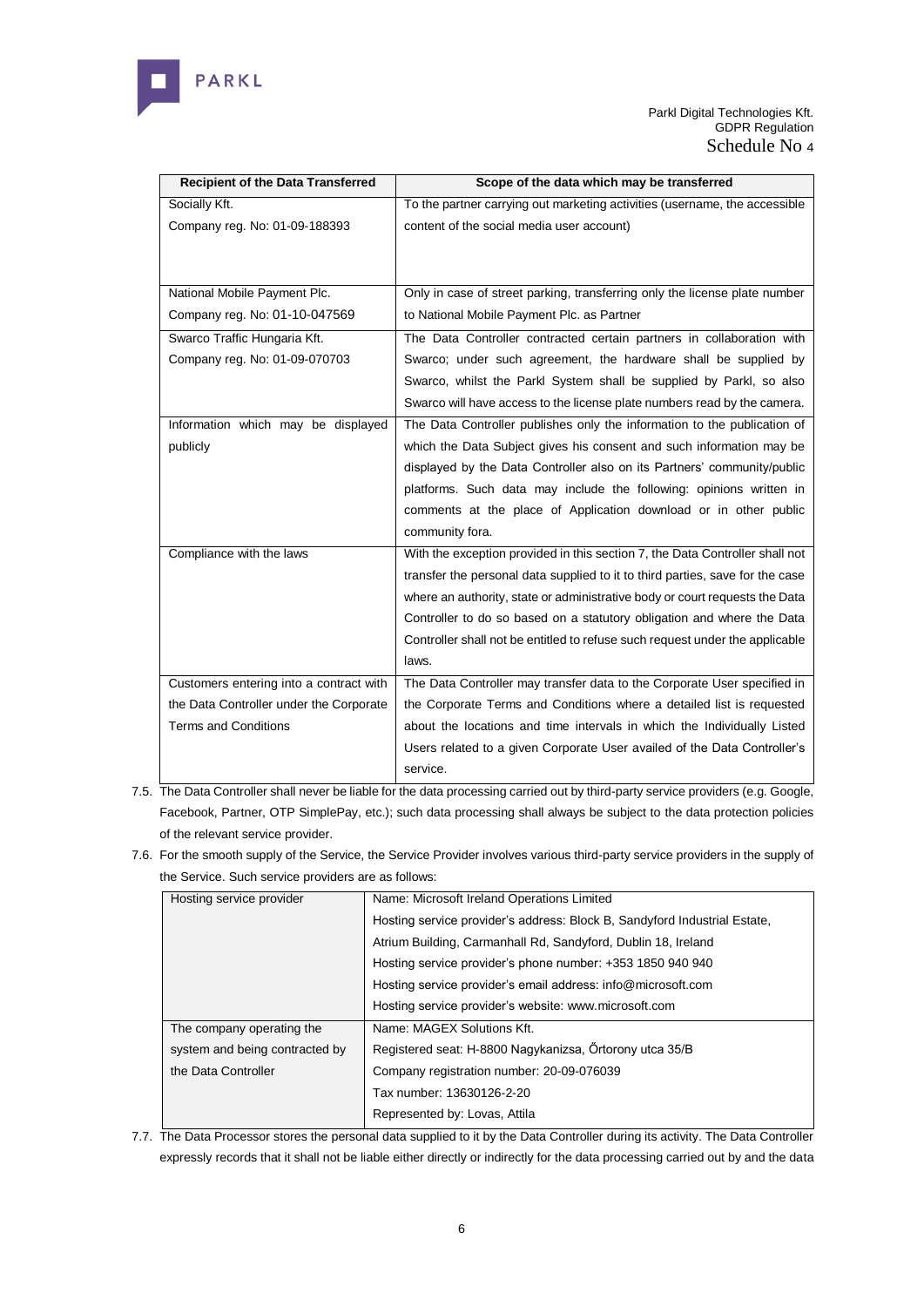

security of Microsoft Ireland Operations Limited as service provider; such data processing and data security shall only be governed b[y the Data Processor's data processing guidelines and policies.](about:blank)

7.8. The Data Controller reserves the right to involve further data processors in the future data processing activities, of which it informs the Users by amending this Policy.

The Users' personal data shall in no other cases be processed by persons other than the Data Controller.

# **8. User's Rights and Obligations**

## 8.1. Processing of data concerning the User

- 8.1.1. The Data Subject shall be entitled to access the data collected about him, as well as to exercise such right simply and with reasonable frequency in order to establish and check the lawfulness of data processing. The Data Controller seeks the accuracy and actuality of the personal data, but the Data Subject shall indicate the change of such data to the Service Provider via the following email address[: info@parkl.net.](about:blank) The Data Subject shall be liable for keeping the personal data updated.
- 8.1.2. The Data Controller shall take appropriate measures in order to provide the Data Subject with all information concerning the processing of personal data in a transparent, readable and easily accessible format, formulated clearly and in an understandable manner. Upon request, the Data Controller shall supply the information primarily electronically via [info@parkl.net](about:blank) email address or orally, over +36309719900 phone number; such information may also be requested personally at the Data Controller's registered seat. The Data Subject shall always verify his identity in order to receive such information.
- 8.1.3. The Data Controller shall inform the Data Subject about the measure taken in reply to his request, without delay, but in any case within one month from receipt of such request. Such deadline may be extended by additional two months where it is necessary having regard to the complexity of the request and the number of requests. The Data Controller shall inform the Data Subject about the extension of the deadline, indicating the reasons of the delay within one month from receipt of the request.
- 8.1.4. Should the Data Controller fail to take any measures in reply to the Data Subject's request, it shall inform the Data Subject about the reasons of not taking any measures, as well as of his right to file a complaint with the supervisory authority and to seek judicial remedy, without delay, but in any case within one month from receipt of such request.
- 8.1.5. The Data Controller shall ensure such right to the Data Subject free of charge if, however, the request is not founded or is exaggerated, for example because it is repeated several times, the Data Controller may refuse to take any measures or it may charge a fee considering the administrative costs resulting from the supply of the information requested or from taking the measure sought.
- 8.1.6. If the Data Controller processes a significant amount of information in relation to the Data Subject, it may request the Data Subject to precise, before the disclosure of information, which information or data processing activities are covered by his request.

8.2. Access

8.2.1. The Data Controller shall take all reasonable measures in order to establish the identity of the data subject seeking access, in particular in connection with online services and online identifiers. The Data Controller shall not retain the personal data for the purposes of being able to answer potential requests.

#### 8.3. Data rectification and erasure

- 8.3.1. The Data Subject shall be entitled to request rectification of his personal data and he shall have the "right to be forgotten" if retaining the relevant data would infringe the legal provisions.
- 8.3.2. The Data Subject shall be entitled to request his personal data to be erased and not be processed any longer, if collection or other processing of his personal data is not necessary anymore for the original purposes of data processing.

## 8.4. Withdrawal of the consent and restriction of the processing

8.4.1. The Data Subject shall be entitled to withdraw his consent previously given for the processing of his personal data. This right is relevant in particular where the Data Subject was a child when he gave his consent and, therefore he was not fully aware of the risks of data processing, and subsequently he seeks to remove the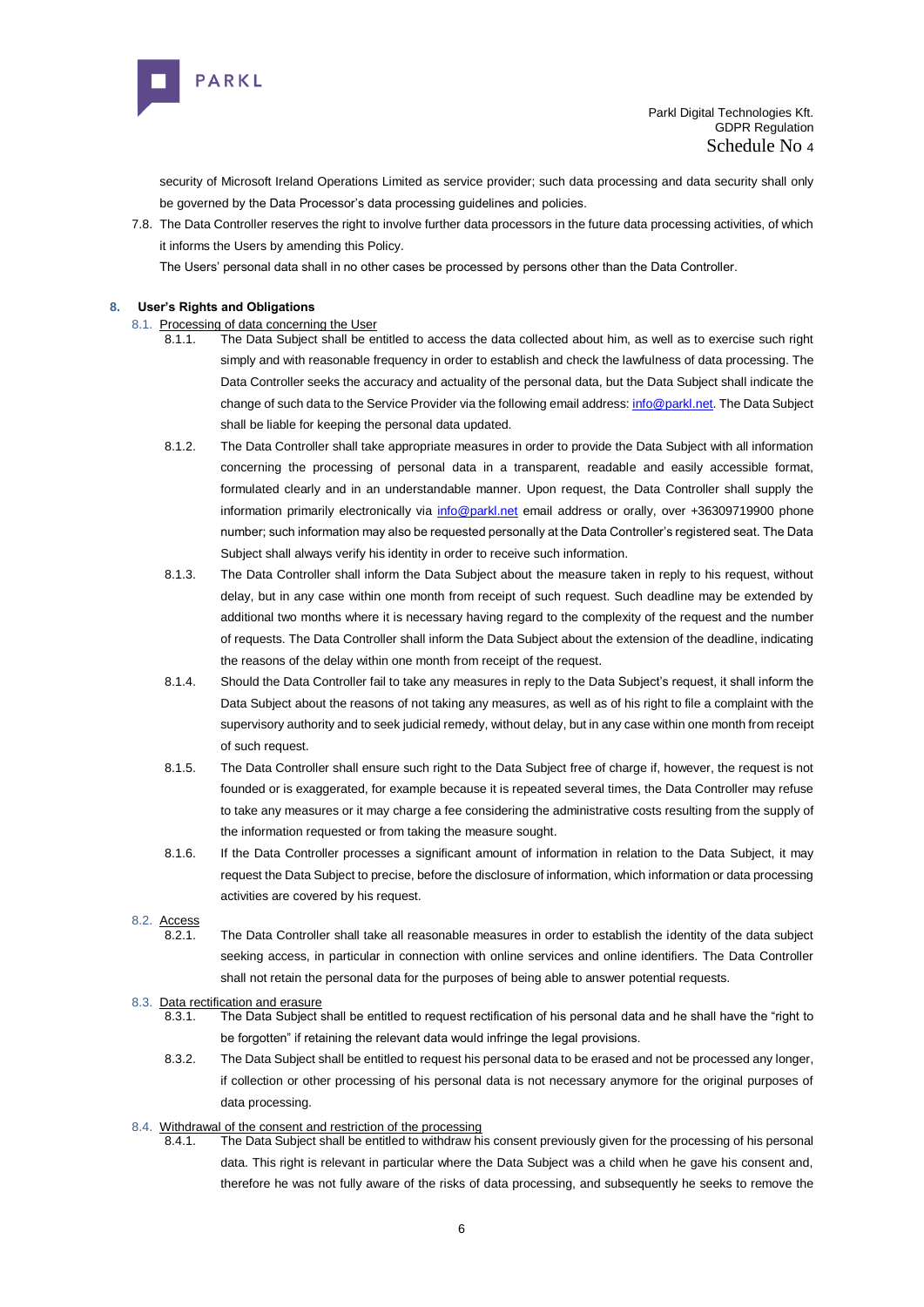

said personal data especially from the Internet. The Data Subject shall be entitled to exercise this right even if he is not a child anymore.

- 8.4.2. However, storage of such personal data shall be deemed lawful if it is necessary for protecting the exercise of the right to freedom of opinion and information, compliance with a legal obligation or performance of a task in the public interest, etc.
- 8.5. Right to Exception/Right to Object
	- 8.5.1. The Data Subject shall have the right to object to the processing of data concerning his situation if the personal data may be processed lawfully, because the data processing is necessary in the public interest or in order to perform a task exercising the public power granted to the Data Controller or based on the Data Controller's or third party's lawful interests.

## 8.6. Right to data portability

8.6.1. The Data Subject shall have the right to object to the processing of data concerning his situation if the personal data may be processed lawfully, because the data processing is necessary in the public interest or in order to perform a task exercising the public power granted to the Data Controller or based on the Data Controller's or third party's lawful interests.

# 8.7. User's obligation<br>8.7.1 The I

- The User may supply only his own personal data during the use of the service and he makes a statement under the penalty of perjury in relation to the quality, that is the lawfulness, truth and correctness of such data. Should he supply data other than his personal data, the disclosing party shall obtain the Data Subject's consent. If the Data Controller has any doubt about the quality of the data sought, it may request their verification by the User in accordance with the T&Cs. Should the User not want to satisfy such request or the Data Controller itself founds such data not to be lawful, true and correct, the User's data shall not be processed anymore and the Data Controller shall be entitled not to supply the service, that is it may disable the User without delay and without any further warning or detailed motivation until remedying the breach of contract if it can be remedied or, delete the User if such breach of contract cannot be remedied, or apply any legal consequence set out in the T&Cs, the CT&Cs or other applicable agreement or law for the breach of contract.
- 8.7.2. The Data Controller shall not be liable, either directly or indirectly, for any legal consequences resulting from the fact that the User does not supply his personal data or that such data are not true, even where it requested data verification due to its doubt.
- 8.8. The Data Subject acknowledges that if he seeks the exercise of his rights set out in paragraphs 8.3 to 8.6, the achievement of the data processing purposes may be hindered which may lead to the failed performance of the Service. Furthermore, the personal data shall not be erased where the Data Controller shall comply with its legal obligation in relation to the retention and storage of the given data. The Data Controller shall always inform the Data Subject giving the reasons if granting the Data Subject's request is hindered.

# **9. Automated Decision-making, Profiling**

9.1. The Data Controller carries out automated decision-making in applying the following functions:

|                       | Operation of the automated                                                                                                                                                                                                                                                                                                                                                                                             | Technology                                                                                                    | Purpose, grounds                                                                                                                                                              |
|-----------------------|------------------------------------------------------------------------------------------------------------------------------------------------------------------------------------------------------------------------------------------------------------------------------------------------------------------------------------------------------------------------------------------------------------------------|---------------------------------------------------------------------------------------------------------------|-------------------------------------------------------------------------------------------------------------------------------------------------------------------------------|
|                       | decision-making                                                                                                                                                                                                                                                                                                                                                                                                        |                                                                                                               |                                                                                                                                                                               |
| Instant parking       | Based on the User's specific<br>choice, it allows for the User not to<br>be obliged to open the barrier by<br>pushing a button over the phone<br>or through the application when<br>he parks in the parking lot<br>separated with a barrier or when<br>he leaves such parking lot, and<br>the barrier opens automatically<br>when a vehicle arrives, therefore<br>parking<br>period<br>begins<br>the<br>automatically. | Bv<br>the<br>of<br>means<br>license plate number<br>reading<br>cameras<br>installed<br>the<br>to<br>barriers. | Technological support for<br>the user's comfort and his<br>parking operations<br><b>In</b><br>order that the user be<br>able to park more easily,<br>quickly and practically. |
| <b>Street parking</b> | on the User's specific<br>Based                                                                                                                                                                                                                                                                                                                                                                                        | built-in<br>The<br>phone                                                                                      | Technological support for                                                                                                                                                     |
|                       | choice, the relevant parking zone                                                                                                                                                                                                                                                                                                                                                                                      | <b>GPS</b>                                                                                                    | the user's comfort and his                                                                                                                                                    |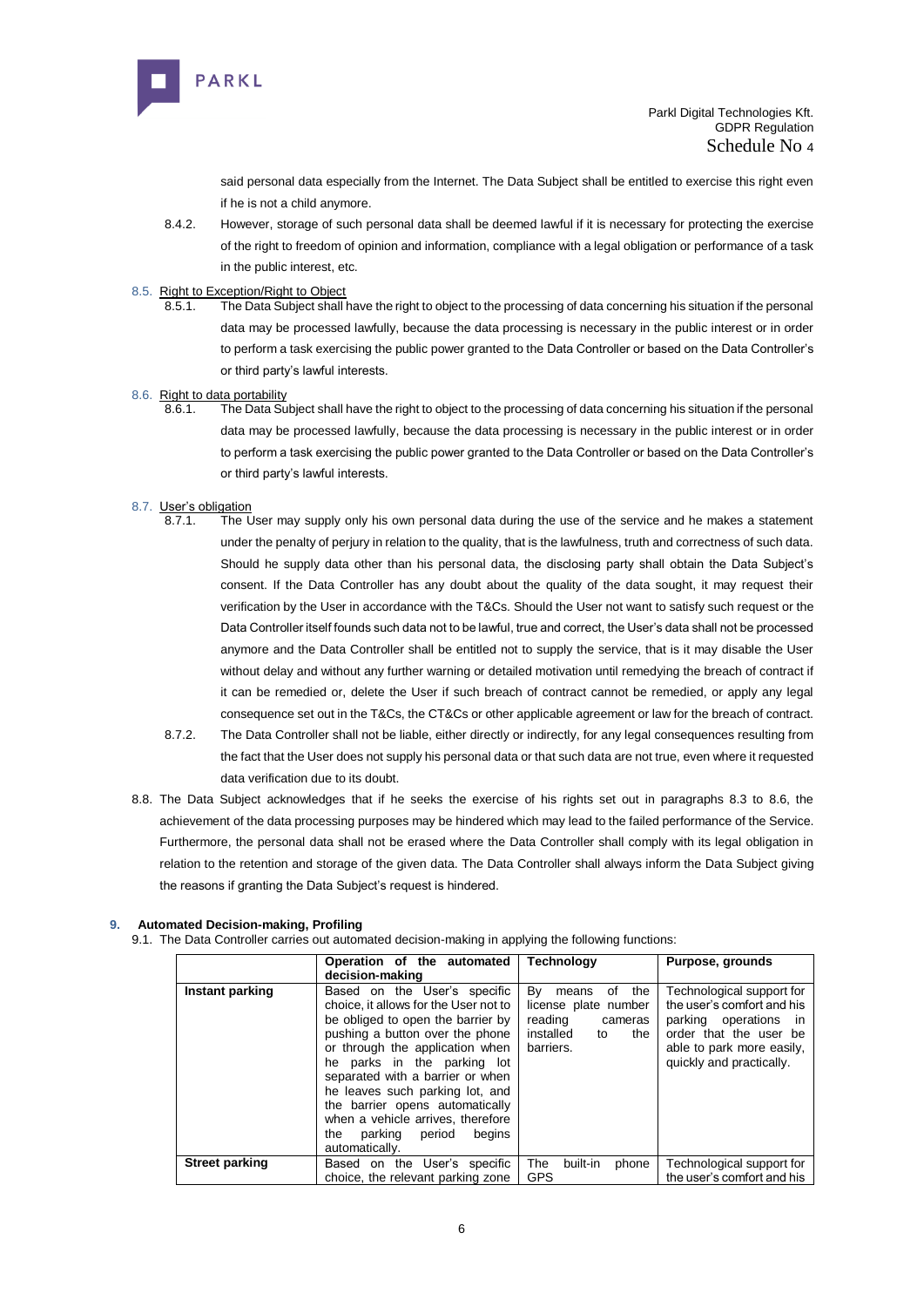

| can be displayed automatically on    | parking operations in     |
|--------------------------------------|---------------------------|
| the map so that the user may start   | order that the user be    |
| the parking operation by pushing     | able to park more easily, |
| a button instead of searching the    | quickly and practically.  |
| zone based on which he shall start   |                           |
| the parking period. This function    |                           |
| in itself does not have any specific |                           |
| consequence for the user, except     |                           |
| where he begins<br>parking           |                           |
| specifically following<br>the        |                           |
| identification of the location. The  |                           |
| parking operation will not start     |                           |
| automatically.                       |                           |

The abovementioned functions will be applied only if the User enables them specifically in his user account or he may also disable for them in all case upon his own discretion. In this latter case, the automated decision-making will not be applied anymore in respect of the User. If, according to the User, the barrier was opened erroneously or the Parkl identified the zone erroneously, the User may set up the parking operation even manually or through the Parkl support. Based on the above, we always ensure the right to request human intervention through Parkl support, as well as, the right to object to a decision in accordance with our related complaint handling procedures. The User shall not be subject to discrimination or any legal disadvantage due to automated decision-making, such form of decision-making does not significantly affect him either individually or as a group and it is always subject to his consent. The use of the data collected is always limited to the direct purpose, such data shall not be used for other purposes (e.g. marketing) and may be stored only until when this is necessary for the contractual and complaint-free performance of the specific parking operation.

|                       | Personal data concerned                                                                        | Data use                                                                                                                                                                                                                                                                                                                                                                        | <b>Consequence of use</b>                                                                                                                                                                                                                                                                                                                                                    |
|-----------------------|------------------------------------------------------------------------------------------------|---------------------------------------------------------------------------------------------------------------------------------------------------------------------------------------------------------------------------------------------------------------------------------------------------------------------------------------------------------------------------------|------------------------------------------------------------------------------------------------------------------------------------------------------------------------------------------------------------------------------------------------------------------------------------------------------------------------------------------------------------------------------|
| Instant parking       | License plate number (based on<br>which the location of the user's<br>vehicle may be deducted) | The<br>barrier<br>is<br>without<br>opened<br>pushing any button<br>as soon as the<br>vehicle arrives, and<br>it reads the license<br>plate<br>number,<br>therefore<br>the<br>parking<br>period<br>begins. The Partner<br>operating<br>the<br>parking lot informs<br>us about the license<br>plate<br>number<br>through<br>data<br>transfer.                                     | The<br>parking<br>operation<br>begins,<br>a<br>payment<br>obligation may arise.                                                                                                                                                                                                                                                                                              |
| <b>Street parking</b> | GPS data relating to the User's<br>location                                                    | In order to begin<br>street parking, the<br>indicates<br>map<br>the User<br>where<br>parked his car and it<br>identifies<br>the<br>appropriate parking<br>zone so that the<br>User can begin the<br>appropriate parking<br>operation.<br>The<br>state<br>partner<br>becomes aware of<br>the license plate<br>number and the<br>applicable parking<br>zone, but the GPS<br>data. | The<br>parking<br>operation<br>begins and the payment<br>obligation<br>arises<br>upon<br>pushing a specific button.<br>In case of inaccurate GPS<br>data, starting the parking<br>period in a wrong parking<br>zone may entail a parking<br>fine. The GPS shall always<br>operate independently from<br>the Parkl Application and it<br>can be found in the User's<br>phone. |

9.2. The following our considered to be important by us for the User to give an informed consent: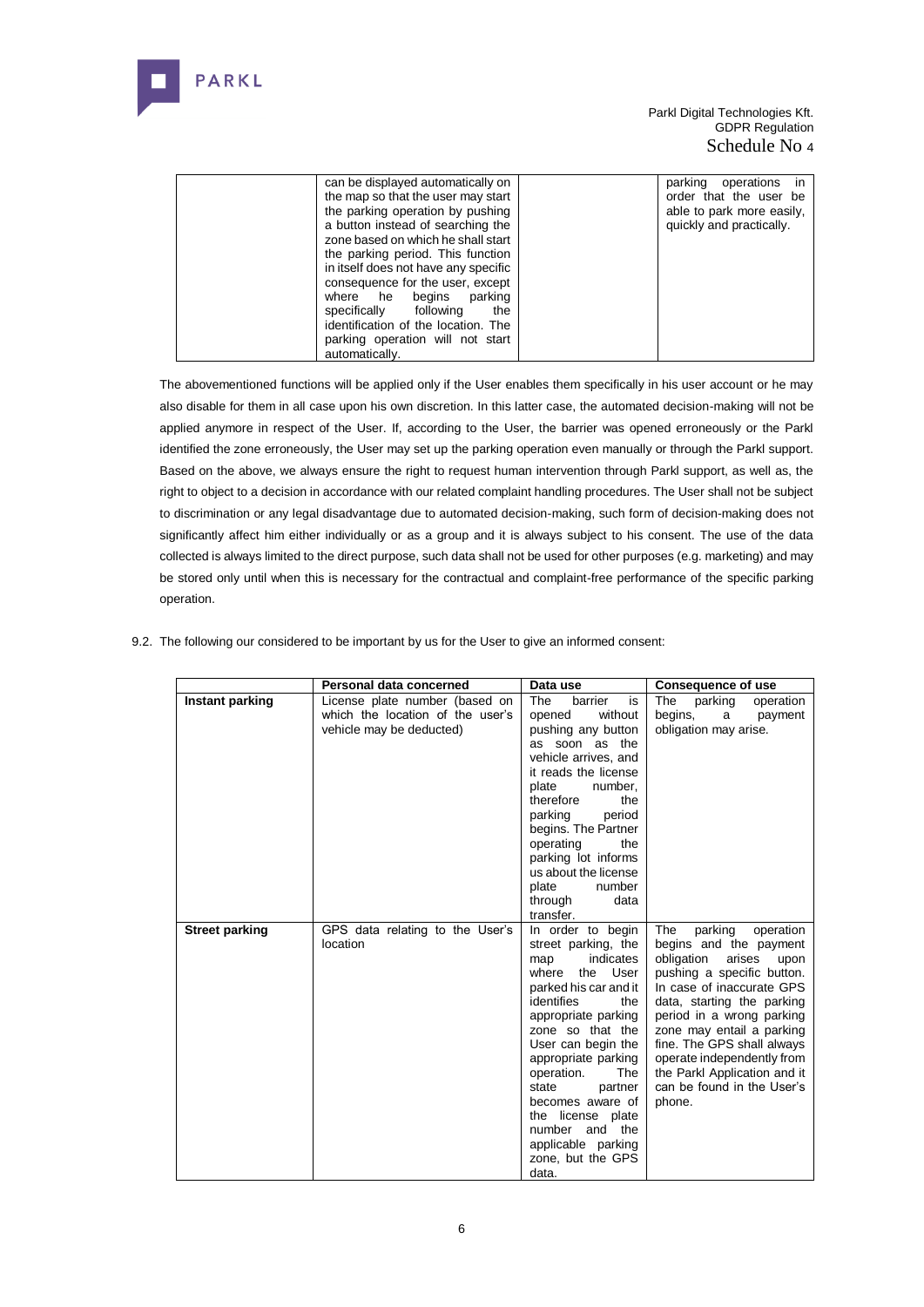

9.3. We do not carry out profiling, e.g. individual examination of the parking habits and making deduction in respect of the individual.

#### **10. Further important information**

#### 10.1.Registration of the data processing activities

The Data Controller complies with its obligation to register the data processing activities and keeps the data processing register which is relevant for its employment activity.

#### 10.2.Data protection officer

According to our opinion, the Service Provider shall not meet the obligation to appoint a data protection officer having regard to the fact that the Data Controller's main scope of activities does not involve data processing operations which allow for significant, regular and systematic monitoring of the Data Subjects, and during its activities, the Data Controller does not process special categories of personal data or data relating to crimes or having criminal law relevance.

#### 10.3.Supervisory and other authorities

The territorial scope of this Data Protection Policy also extends to further foreign authorities if the User is concerned in relation to a registered seat or place of activity outside Hungary.

#### 10.4.Processing of sensitive data

The Data Controller declares that it does not process any data which are particularly sensitive personal data from the aspect of fundamental rights and freedoms and by their nature and which require specific protection as the circumstances of their processing are characterised by a significant risk. If the Data Controller were to process such particularly sensitive data, it shall act with particular attention in this regard and shall process such data only to the necessary extent.

The Data Controller declares that it does not process any data that is personal data referring to race or ethnic origin, political opinion, religious or philosophical belief or trade union membership, as well as genetic or biometric data aimed at the identification of specific natural persons; furthermore, it does not process healthcare data, as well as personal data relating to the natural persons' sexual life or orientation.

#### **11. Personal Data Breach**

- 11.1.In case of a personal data breach, we notify such breach to the supervisory authority in accordance with the laws, within 72 hours from becoming aware thereof and we keep also a register of the personal data breaches. In the cases specified by the law, we inform also the users concerned about that breach.
- 11.2.If the Data Subject perceives that there is a threat of personal data breach, we request him to notify such threat to the Data Controller by filling in the Personal Data Breach Notification Sheet included in the Personal Data Breach handling policy attached as Annex No 2 to this Policy. The detailed regulation of our procedure to be followed in case of a personal data breach is set out in our Personal Data Breach handling policy.

#### **12. Complaint Handling, The Competent Supervisory Authority**

- 12.1. The Data Subject may submit any requests or complaints in relation to our processing of personal data at any of the following addresses: personally: [H-1051 Budapest, Arany János utca 15. 1. em. 6.](about:blank) ajtó, phone: (+36) 30 971-99-00, mailing address[: H-1051 Budapest, Arany János utca 15. 1. em. 6.](about:blank) ajtó or via email to info@parkl.net. The Request and complaint handling policy is attached as Annex No 1 to this Policy and details our procedure to be followed in case of submitting a complaint and it also contains a Written Complaint Notification Sheet which shall be returned completed by the Data Subject via post or in email to the Data Controller.
- 12.2.In case of an infringement of any rights in relation to Parkl's data processing, the Data Subject shall be entitled to submit a complaint to the competent supervisory authority. Having regard to the fact that the Data Controller's registered seat is in Hungary, the national supervisory authority competent in relation to the processing of the personal data regulated under this Data Protection Policy is:
	- Hungarian National Data Protection and Freedom of Information Authority

Website[: http://naih.hu](about:blank)

Mailing address: H-1530 Budapest, Pf.: 5.

Email[: ugyfelszolgalat@naih.hu](about:blank)

Phone number: +36(1)391-1400